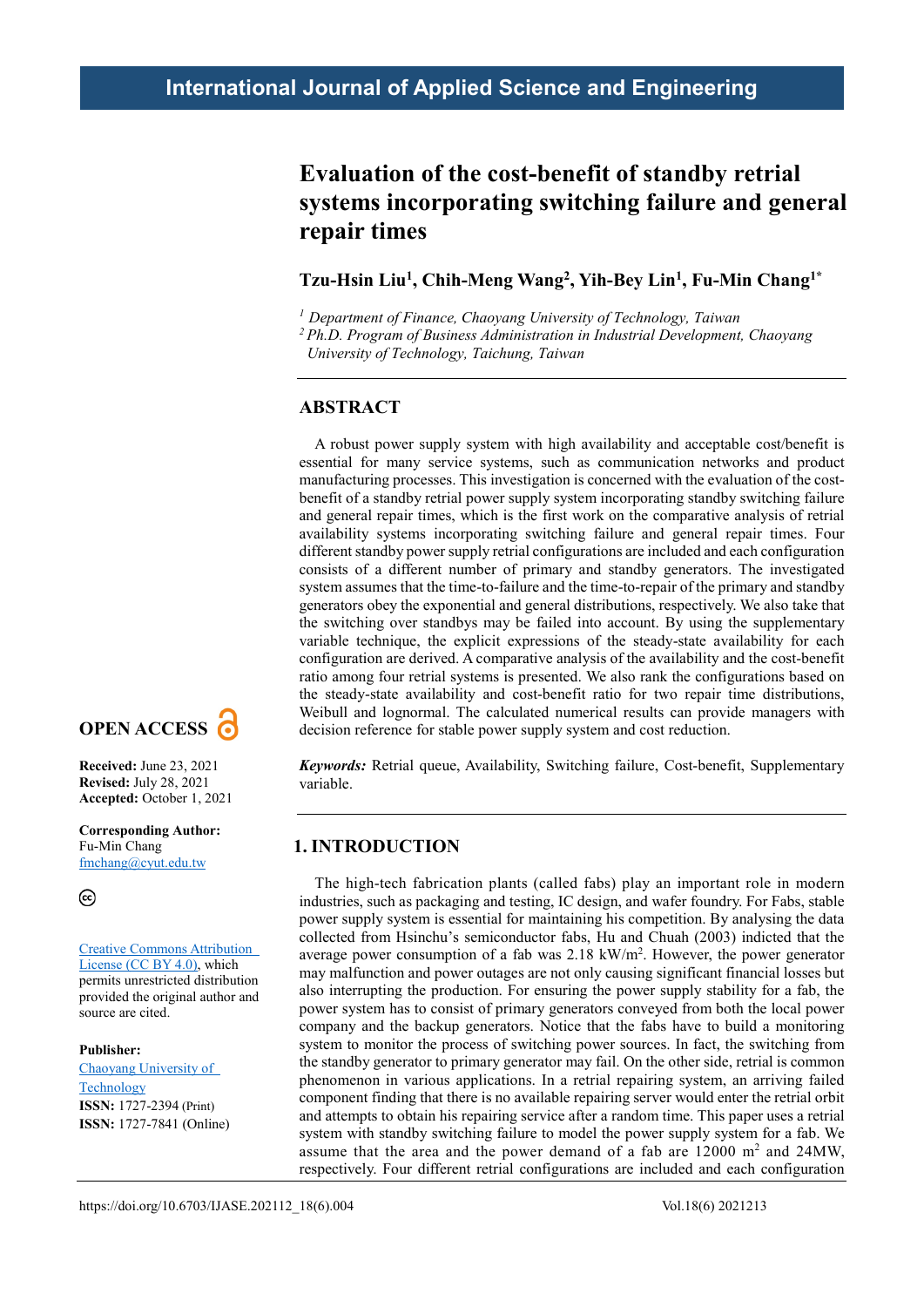Liu et al., International Journal of Applied Science and Engineering, 18(6), 2021213

consists of different number of primary and standby generators.

The existing research works on the retrial systems, such as Yang and Templeton (1987); Falin (1990); Falin and Templeton (1997); Phung-Duc (2019); Artalejo (1990a, 1990b); Artalejo and Gomez-Corral (2008), have reported the most comprehensive concepts and reviews. Wang et al. (2001) studied a retrial queue with server breakdowns and repairs, and discussed the reliability issue. They obtained the explicit expressions of availability, reliability function of the server, and failure frequency. Wang (2006) studied an M/G/1 retrial queues with general retrial times and server breakdowns. For an M/G/1 retrial system incorporating warm standby components and a repairable server, Ke et al. (2013) investigated the availability of steady-state and developed an efficient algorithm to compute the steady-state availability. For a retrial and repairable multi-component system incorporating mixed standby components, Kuo et al. (2014) studied the reliability-based measures and performed a sensitivity analysis on the MTTF and the availability.

Most articles on repairable standbys systems have assumed that the switching from the standby generator to primary generator will not fail. In fact, the process of switching over standbys may not be perfect. In a fuzzy environment, Huang et al. (2006) considered a queueing system subject to switching failure and server breakdown. By using a bootstrap method, Liu et al. (2011) examined the statistical inferences of a repairable system with standby switching failure. Hsu et al. (2014) explored an M/M/R MRP subject to switching failure and reboot delay. By applying the supplementary variable technique, Ke et al. (2016) studied an M/G/1 MRP subject to standbys switching failure. Lee (2016) also applied the supplementary variable technique to determine availability for a redundancy model with switching failure and interrupted repairs. Ke et al. (2018) generalized the model proposed by Ke et al. (2016) through the inclusion of an unreliable repairman and assumed that both the recovery time and the repair time follow general distributions.

These literatures pointed out that retrial behavior and switching failure are general situations happened in common repairable availability systems. Obviously, a model with general repair times is more generalized and extensive for availability evaluation applications. To the best of our knowledge, there is no works on the standby retrial system incorporating standby switching failure and general repair times. The remainder of this paper is structured as below. Section 2 describes the standbys retrial system incorporating standbys switching failure and general repair times. Section 3 introduces four different standby retrial configurations. For each configuration, we derive the explicit expressions for the availability. In section 4, by taking repair time distributions, Weibull and lognormal, into

account, we compare four configurations for the availability according to the numerical values given to the system parameters. Section 5 summarizes the works of this article. Some derivations are presented in Appendices.

### **2. SYSTEM DESCRIPTION**

For the convenience of analysis, we consider that a system requires 24WM power and assume that the power generating capacity of generator is available in units of 24WM, 12WM and 8WM. Before putting standby generators into full operation, they are assumed to be allowed to fail while inactive. Moreover, to identify whether standby generators fail or not and monitor the power switching process, they are continuously monitored by administrating device. Each primary generator malfunctions independently of the state of the others and obeys an exponential time-to-failure distribution with rate λ. Once a primary generator malfunctions, it is immediately replaced by a standby generator which is any available. During the switching process, there is a significant probability *q* of failure. The available standby generator malfunctions independently of the state of the others and follows an exponential time-to-failure distribution with rate  $\alpha$  (0 <  $\alpha < \lambda$ ). In addition, the failure characteristics of standby generator are those of a primary-generator as a standby generator successfully switches into a primary-generator state. In the repair facility, one server is responsible for repairing failed generators and there is no waiting space in front of the server. Therefore, when a failed generator observing the repair server is busy, it will be delivered to the orbit and retry to get his service after waiting a random time. The times to retrial are exponentially distributed with rate γ. If the server is free at the end of the retrial queue waiting time, the failed generator obtains services immediately; otherwise, it will be sent back to the retrial queue. The times to repair of the generators are independent and identically distributed random variables which have a distribution  $R(u)$   $(u \ge 0)$ , a density function  $r(u)$   $(u \ge 0)$  and a mean repair time  $r_1$ . Suppose that the system fails when the remaining power generating capacity is less than 24WM.

Four different standby retrial configurations are considered as below. Configuration 1 includes one 24WM primary generator and one 24WM standby generator; configuration 2 includes of two 12WM primary generators and one 12WM standby generator; configuration 3 is composed of two 12WM primary generator and two 12WM standby generator; configuration 4 contains three 8WM primary generators and two 8WM standby generators. For ease of reference, the used notations and probabilities are listed as follows.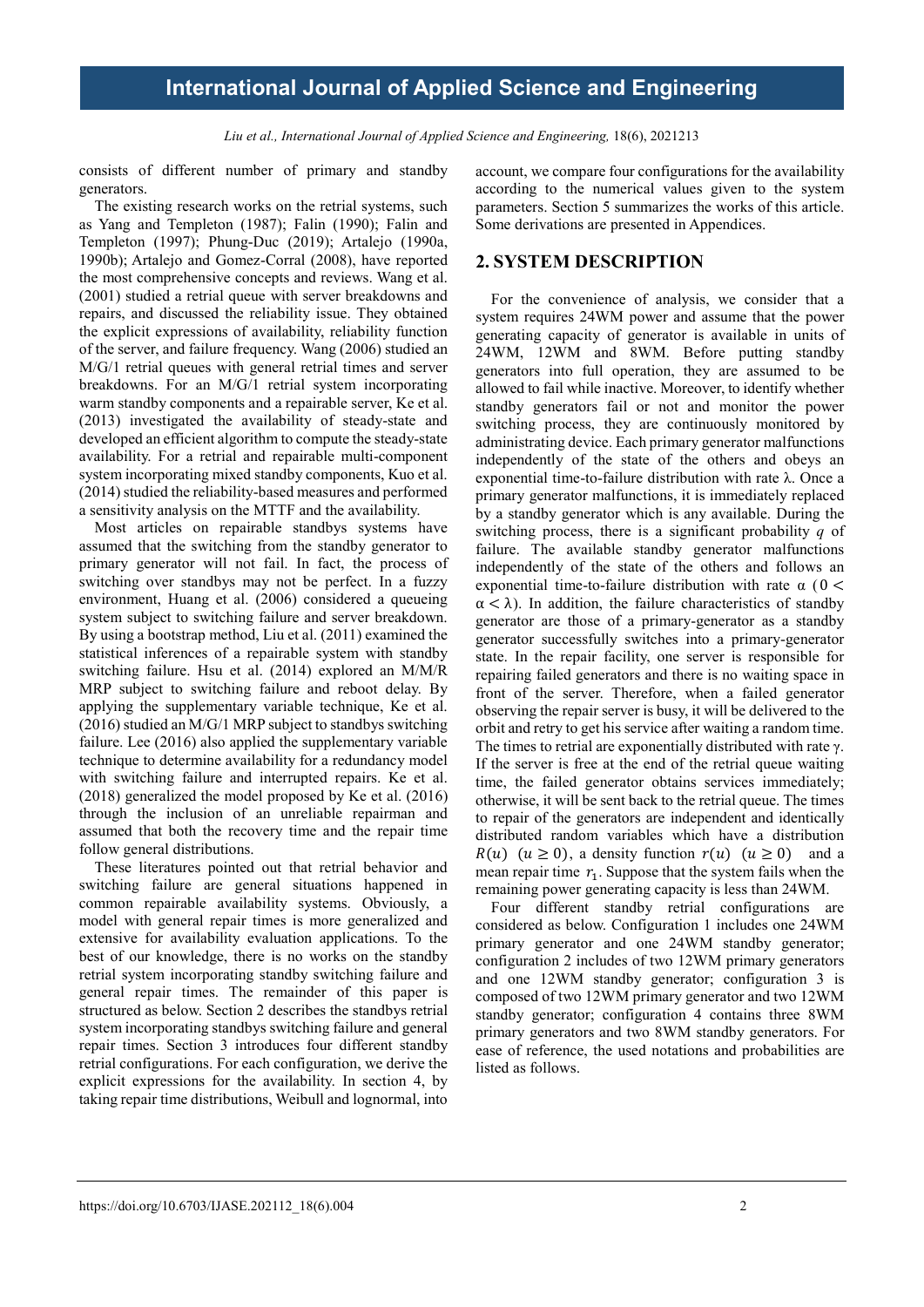| λ              | Failure rate of primary generators                                          |
|----------------|-----------------------------------------------------------------------------|
| α              | Failure rate of standby generators                                          |
| q              | Unsuccessful switching probability                                          |
| γ              | Retrial rate of generators in orbit                                         |
| R(u)           | Distribution function of the repair time                                    |
| r(u)           | Probability density function of the repair time                             |
| $r_{1}$        | Mean repair time                                                            |
| $R^*(u)$       | Laplace-Stieltjes transform of $R(u)$                                       |
| $P_{0,n}(t)$   | Probability of $n$ generators in orbit at time $t$ when the server is free  |
| $P_{1,n}(t)$   | Probability of $n$ generators in orbit at time $t$ when the server is busy  |
| $P_{0,n}$      | Steady-state probability of $n$ generators in orbit when the server is free |
| $P_{1,n}$      | Steady-state probability of $n$ generators in orbit when the server is busy |
| $P_{1,n}^*(s)$ | Laplace-Stieltjes transform of $P_{1,n}(t)$                                 |
| Av             | Steady-state availability                                                   |
|                |                                                                             |

Liu et al., International Journal of Applied Science and Engineering, 18(6), 2021213

### **3. PROBLEM SOLUTIONS**

For each configuration, we first draw the transition-rate diagram. Based on the diagram, we derive the differential equations of each state at time *t*. Then, we take the Laplace transform on both sides of the differential equations. Finally, by working on these Laplace transform equations, we can obtain the steady-state availability. In order to govern the general repair times, we adopt the following supplementary variables at time *t*:

 $U(t) \equiv$  remaining repair time for the generator,

 $N(t) \equiv$  number of failed generators in orbit,

 $I(t) \equiv$  the states of the server.

There are two possible states for the server:  $I(t) = 0$ represents the server is free,  $I(t) = 1$  denotes the server is busy.

Let

 $P_{i,n}(u,t)du = Pr{N(t) = n, I(t) = i, u < U(t) \le u +$  $du$ ,  $u \geq 0$ ,  $P_{i,n}(t) = \int_0^\infty P_{i,n}(u,t) du$ ,  $i = 0, 1$ . In steady-state, we define  $P_{i,n} = \lim_{t \to \infty} P_{i,n}(t), i = 0, 1,$ 

$$
P_{i,n}(u) = \lim_{t \to \infty} P_{i,n}(u,t), i = 0, 1.
$$



**Fig. 1.** State-transition-rate diagram of configuration 1

3.1 Configuration 1

Fig. 1 shows the state-transition-rate diagram of configuration 1. From Fig. 1, we have the following steadystate Equations (1)-(4):

$$
0 = -(\lambda + \alpha) P_{0,0} + P_{1,0}(0) \tag{1}
$$

$$
0 = -(\lambda + \gamma) P_{0,1} + P_{1,1}(0) \tag{2}
$$

$$
-\frac{d}{du}P_{1,0}(u) = (\lambda(1-q) + \alpha)r(u)P_{0,0} - \lambda P_{1,0}(u) + \gamma r(u)P_{0,1}
$$
\n(3)

$$
-\frac{d}{du}P_{1,1}(u) = \lambda qr(u)P_{0,0} + \lambda P_{1,0}(u) + \lambda r(u)P_{0,1}(4)
$$

where we define  $P_{0,0}(u) = r(u)P_{0,0}$  and  $P_{0,1}(u) =$  $r(u)P_{0,1}$ . For detailed derivation that led to the steady-state availability, please refer to Appendix A. The steady-state availability can be expressed as Equation 5.



**Fig. 2.** State-transition-rate diagram of configuration 2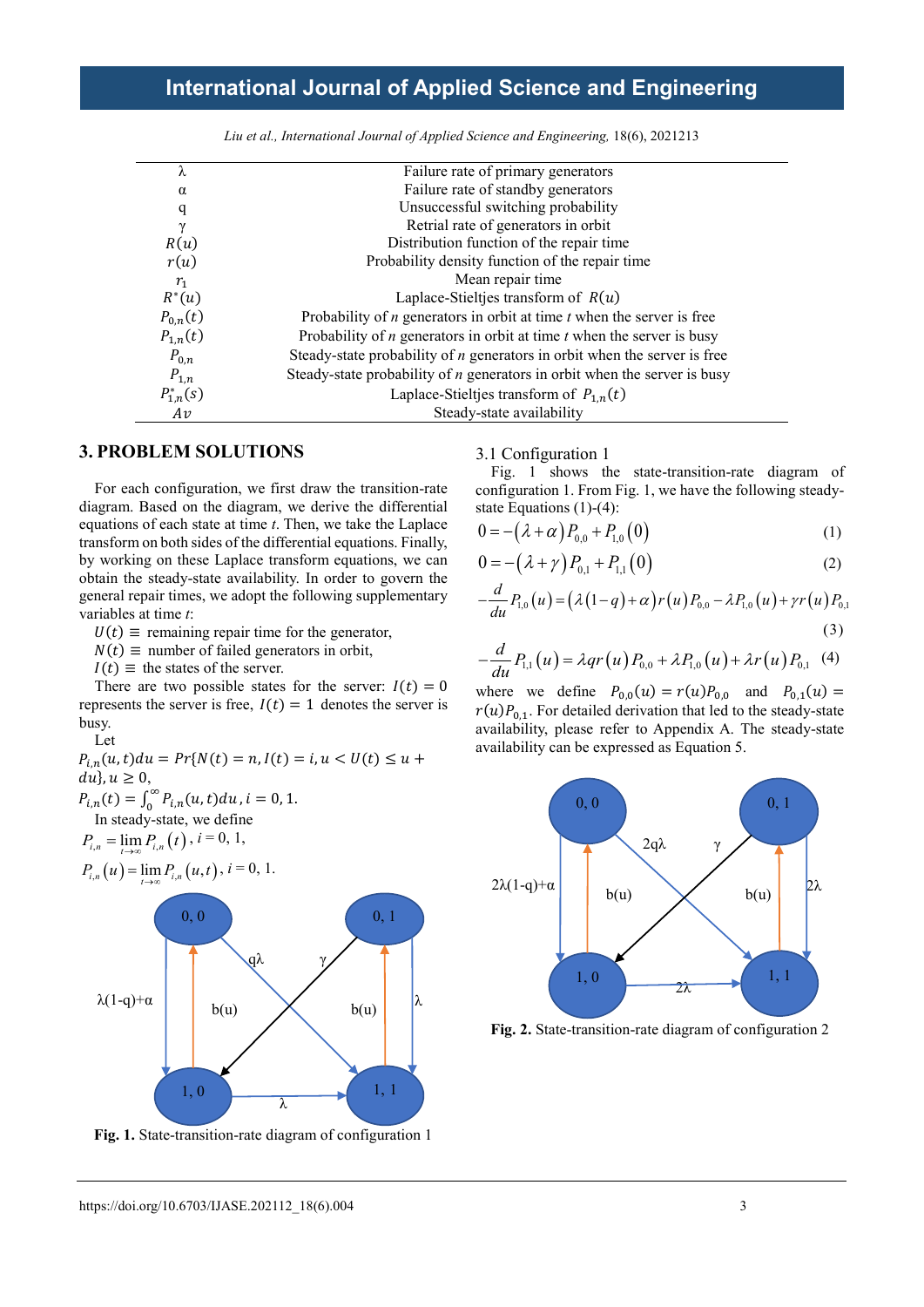*Liu et al., International Journal of Applied Science and Engineering,* 18(6), 2021213

$$
Av_1 = 1 - P_{1,1} = P_{0,0} + P_{0,1} + P_{1,0} = \left\{ \frac{\lambda q + \gamma}{\gamma} + \frac{(\lambda + \alpha)(\lambda + \gamma)}{\lambda \gamma} \left[ \frac{1 - R^*(\lambda)}{R^*(\lambda)} \right] \right\} P_{0,0}
$$
(5)

#### 3.2 Configuration 2

For configuration 2, the state-transition-rate diagram is depicted in Fig. 2. Hence, for configuration 2, the following steady-state Equations (6)-(9) can be constructed:

$$
0 = -\left(2\lambda + \alpha\right)P_{0,0} + P_{1,0}(0) \tag{6}
$$

$$
0 = -\left(2\lambda + \gamma\right)P_{0,1} + P_{1,1}\left(0\right) \tag{7}
$$

$$
-\frac{d}{du}P_{1,0}(u) = (2\lambda(1-q) + \alpha)r(u)P_{0,0} - 2\lambda P_{1,0}(u) + \gamma r(u)P_{0,1}
$$
\n(8)

$$
-\frac{d}{du}P_{1,1}(u) = 2\lambda qr(u)P_{0,0} + 2\lambda P_{1,0}(u) + 2\lambda r(u)P_{0,1}
$$
\n(9)

where we defined  $P_{0,0}(u) = r(u)P_{0,0}$  and  $P_{0,1}(u) =$  $r(u)P_{0,1}$ . Using a similar argument, the explicit expression for the steady-state availability can be obtained as Equation (10). Please see Appendix B for detailed derivation.

3.3 Configuration 3

Fig. 3 presents the state-transition-rate diagram of configuration 3. Hence, for configuration 3, the steady-state Equations (11)-(16) are as below:

$$
0 = -\left(2\lambda + 2\alpha\right)P_{0,0} + P_{1,0}(0) \tag{11}
$$

$$
0 = -\left(2\lambda + \alpha + \gamma\right)P_{0,1} + P_{1,1}(0) \tag{12}
$$

$$
0 = -\left(2\lambda + 2\gamma\right)P_{0,2} + P_{1,2}\left(0\right) \tag{13}
$$



**Fig. 3.** State-transition-rate diagram of configuration 3

$$
Av_2 = 1 - P_{1,1} = P_{0,0} + P_{0,1} + P_{1,0} = \frac{2\lambda q + \gamma}{\gamma} + \frac{(2\lambda + \alpha)(2\lambda + \gamma)}{2\lambda \gamma} \left[ \frac{1 - R^*(2\lambda)}{R^*(2\lambda)} \right] P_{0,0}
$$
\n(10)

$$
-\frac{d}{du}P_{1,0}(u) = (2\lambda(1-q) + 2\alpha)r(u)P_{0,0} - (2\lambda + \alpha)P_{1,0}(u) + \gamma r(u)P_{0,1}
$$
\n(14)

$$
-\frac{d}{du}P_{1,1}(u) = -2\lambda P_{1,1}(u) + 2\lambda q (1-q) r(u) P_{0,0} + (2\lambda (1-q) + \alpha) P_{1,0}(u) + (2\lambda (1-q) + \alpha) r(u) P_{0,1} + 2\gamma r(u) P_{0,2}
$$
\n(15)

$$
-\frac{d}{du}P_{1,2}(u) = 2\lambda q P_{1,0}(u) + 2\lambda P_{1,1}(u) + 2\lambda q^2 r(u) P_{0,0} + 2\lambda qr(u) P_{0,1} + 2\lambda r(u) P_{0,2}
$$
\n(16)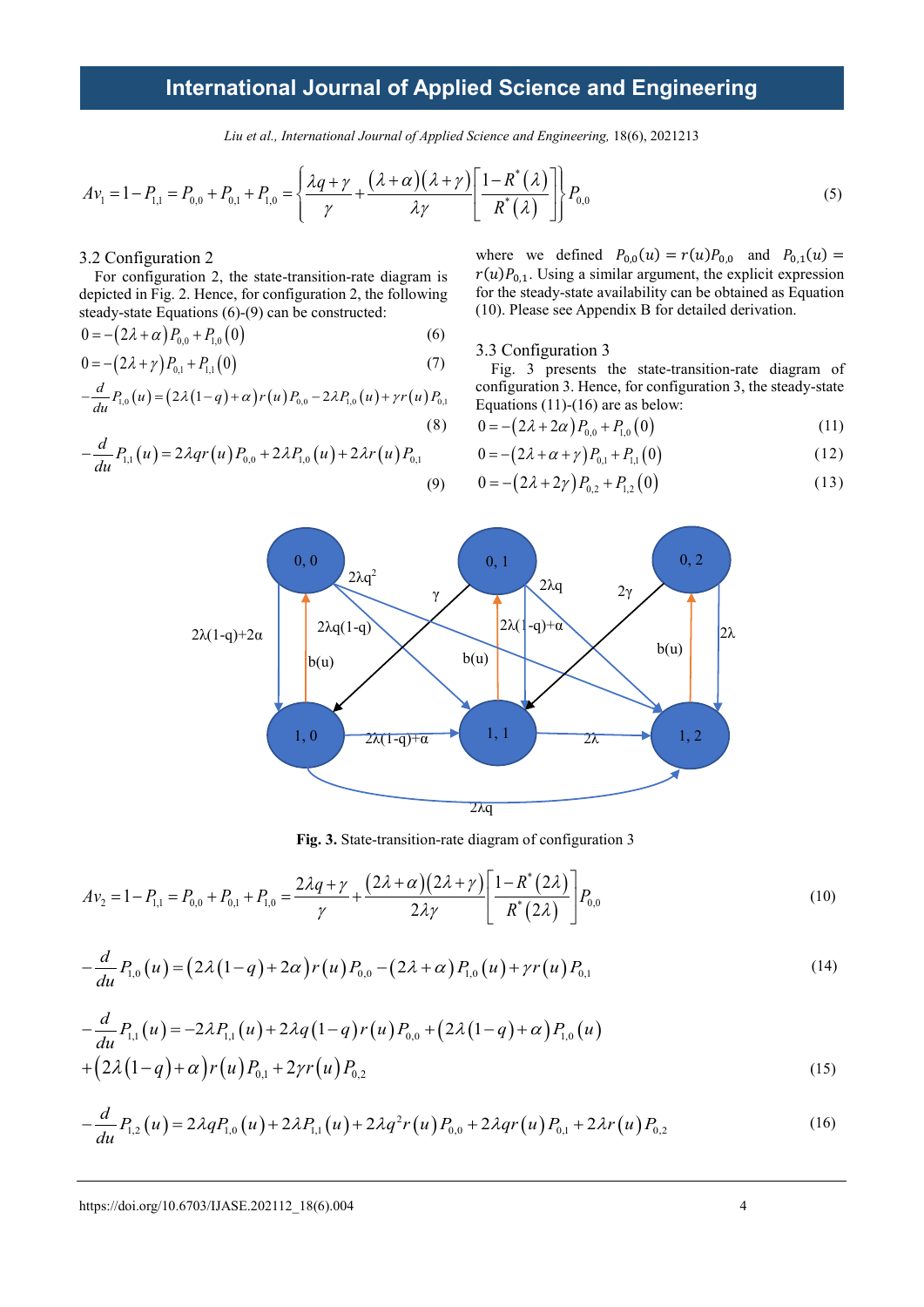*Liu et al., International Journal of Applied Science and Engineering,* 18(6), 2021213

$$
Av_{3} = P_{0,0} + P_{0,1} + P_{0,2} + P_{1,0} + P_{1,1}
$$
\n
$$
= \left\{ \frac{(2\lambda q + 2\gamma)(2\lambda q + \gamma)}{2\gamma^{2}} - \frac{2\lambda q(1-q)}{2\gamma} \right\}
$$
\n
$$
- \frac{(2\lambda (1-q) + 2\alpha)(2\lambda + \alpha + \gamma)}{\gamma} \left( \frac{1}{2\lambda} + \frac{1}{2\gamma} \right) \left[ \frac{1 - R^{*}(2\lambda)}{R^{*}(2\lambda)} \right]
$$
\n
$$
+ \frac{(2\lambda + 2\alpha)(2\lambda (1-q) + \alpha)}{\alpha} \left( \frac{1}{2\lambda} + \frac{1}{2\gamma} \right) \left[ \frac{1 - R^{*}(2\lambda)}{R^{*}(2\lambda)} \right]
$$
\n
$$
+ \frac{(2\lambda + 2\alpha)(2\lambda q + \gamma)}{2\gamma^{2}} \left[ \frac{1 - R^{*}(2\lambda + \alpha)}{R^{*}(2\lambda + \alpha)} \right]
$$
\n
$$
+ \frac{(2\lambda + 2\alpha)(2\lambda + \alpha + \gamma)}{\gamma(2\lambda + \alpha)} \left[ \frac{1 - R^{*}(2\lambda + \alpha)}{R^{*}(2\lambda + \alpha)} \right]
$$
\n
$$
- \frac{(2\lambda + 2\alpha)(2\lambda (1-q) + \alpha)(2\lambda + \alpha + 2\gamma)}{2\alpha\gamma(2\lambda + \alpha)} \left[ \frac{1 - R^{*}(2\lambda + \alpha)}{R^{*}(2\lambda + \alpha)} \right]
$$
\n
$$
+ \frac{(2\lambda + 2\alpha)(2\lambda + \alpha + \gamma)}{\gamma} \left( \frac{1}{2\lambda} + \frac{1}{2\gamma} \right) \left[ \frac{1 - R^{*}(2\lambda)}{R^{*}(2\lambda)} \frac{1}{R^{*}(2\lambda + \alpha)} \right] P_{0,0}
$$
\n(17)

where we defined  $P_{0,0}(u) = r(u)P_{0,0}, P_{0,1}(u) = r(u)P_{0,1}$ and  $P_{0,2}(u) = r(u)P_{0,2}$ . Applying a similar argument, we can get the steady-state availability as Equation (17). The detailed derivation is given in Appendix C.

$$
0 = -\left(3\lambda + 2\alpha\right)P_{0,0} + P_{1,0}\left(0\right) \tag{18}
$$

$$
0 = -\left(3\lambda + \alpha + \gamma\right)P_{0,1} + P_{1,1}(0) \tag{19}
$$

$$
0 = -\left(3\lambda + 2\gamma\right)P_{0,2} + P_{1,2}\left(0\right) \tag{20}
$$

#### 3.4 Configuration 4

For configuration 4, the diagram of state-transition-rate is shown in Fig. 4. Hence, based on the Fig. 4, the steady-state Equations (18)-(23) for configuration 4 are listed as below:



**Fig. 4.** State-transition-rate diagram of the configuration 4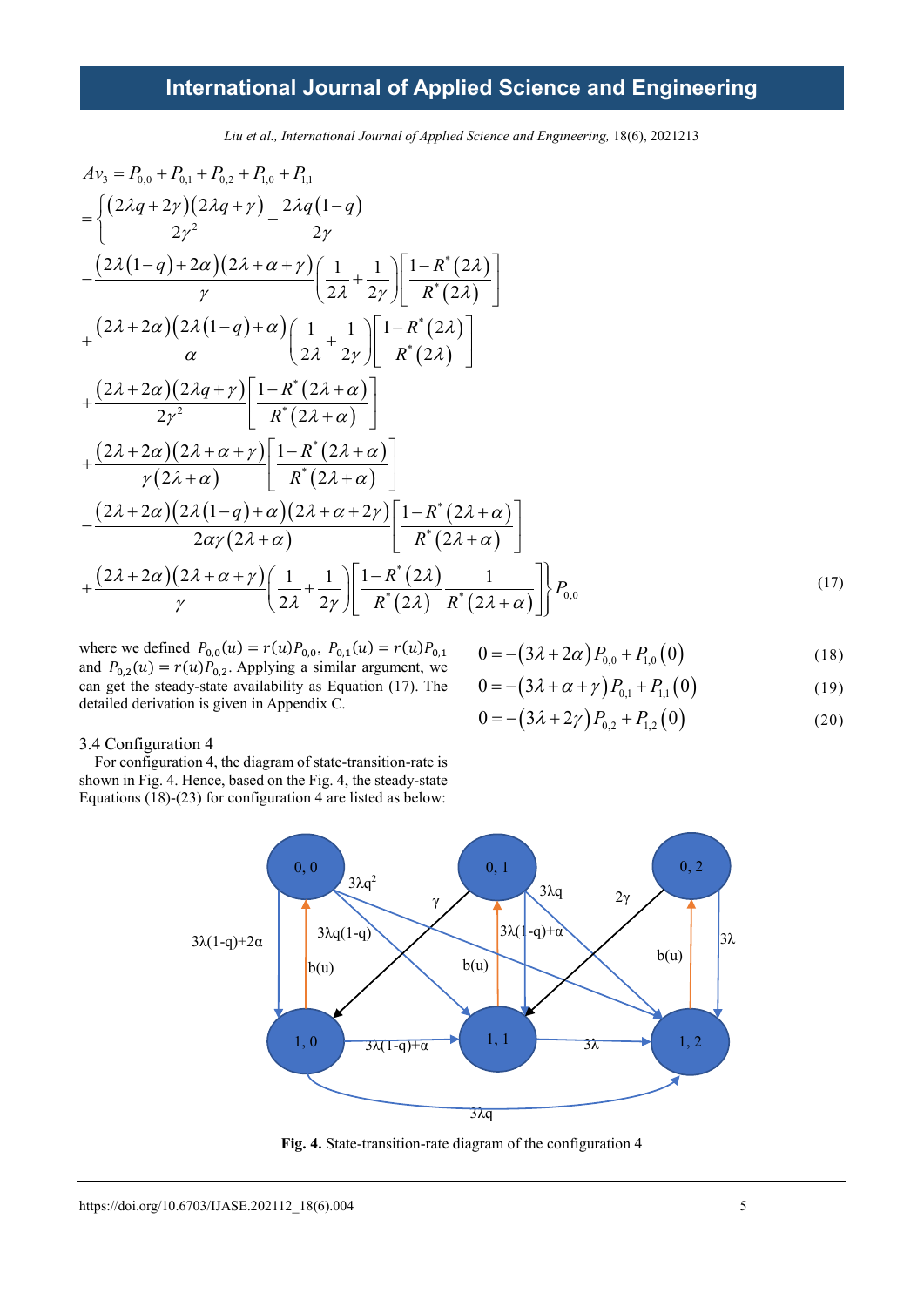Liu et al., International Journal of Applied Science and Engineering, 18(6), 2021213

$$
-\frac{d}{du}P_{1,0}(u) = (3\lambda(1-q) + 2\alpha)r(u)P_{0,0} - (3\lambda + \alpha)P_{1,0}(u) + \gamma r(u)P_{0,1}
$$
\n(21)

$$
-\frac{d}{du}P_{1,1}(u) = (3\lambda(1-q) + \alpha)P_{1,0}(u) - 3\lambda P_{1,1}(u) + 3\lambda q(1-q)r(u)P_{0,0}
$$
  
 
$$
+ (3\lambda(1-q) + \alpha)r(u)P_{0,1} + 2\gamma r(u)P_{0,2}
$$
 (22)

$$
-\frac{\partial}{\partial u}P_{1,2}(u) = 3\lambda q P_{1,0}(u) + 3\lambda P_{1,1}(u) + 3\lambda q^2 r(u) P_{0,0} + 3\lambda qr(u) P_{0,1} + 3\lambda r(u) P_{0,2}
$$
\n(23)

$$
Av_{4} = P_{0,0} + P_{0,1} + P_{0,2} + P_{1,0} + P_{1,1}
$$
  
\n
$$
= \left\{ (3\lambda q + \gamma) (3\lambda q + 2\gamma) \frac{1}{2\gamma} \frac{1}{\gamma} - 3\lambda q (1 - q) \frac{1}{2\gamma} - (3\lambda (1 - q) + 2\alpha) (3\lambda + \alpha + \gamma) \left( \frac{1}{3\lambda} + \frac{1}{2\gamma} \right) \frac{1}{\gamma} \left[ \frac{1 - R^{*}(3\lambda)}{R^{*}(3\lambda)} \right] \right\}
$$
  
\n
$$
+ (3\lambda (1 - q) + \alpha) (3\lambda + 2\alpha) \left( \frac{1}{3\lambda} + \frac{1}{2\gamma} \right) \frac{1}{\alpha} \left[ \frac{1 - R^{*}(3\lambda)}{R^{*}(3\lambda)} \right]
$$
  
\n
$$
+ (3\lambda + 2\alpha) (3\lambda q + \gamma) \frac{1}{2\gamma} \frac{1}{\gamma} \left[ \frac{1 - R^{*}(3\lambda + \alpha)}{R^{*}(3\lambda + \alpha)} \right]
$$
  
\n
$$
+ (3\lambda + 2\alpha) (3\lambda + \alpha + \gamma) \frac{1}{(3\lambda + \alpha)} \frac{1}{\gamma} \left[ \frac{1 - R^{*}(3\lambda + \alpha)}{R^{*}(3\lambda + \alpha)} \right]
$$
  
\n
$$
- (3\lambda + 2\alpha) (3\lambda (1 - q) + \alpha) (3\lambda + \alpha + 2\gamma) \frac{1}{(3\lambda + \alpha)} \frac{1}{2\gamma} \frac{1}{\alpha} \left[ \frac{1 - R^{*}(3\lambda + \alpha)}{R^{*}(3\lambda + \alpha)} \right]
$$
  
\n
$$
+ (3\lambda + 2\alpha) (3\lambda + \alpha + \gamma) \left( \frac{1}{3\lambda} + \frac{1}{2\gamma} \right) \frac{1}{\gamma} \left[ \frac{1 - R^{*}(3\lambda)}{R^{*}(3\lambda)R^{*}(3\lambda + \alpha)} \right] P_{0,0}
$$
  
\n(24)

where we defined  $P_{0,0}(u) = r(u)P_{0,0}, P_{0,1}(u) = r(u)P_{0,1}$ and  $P_{0,2}(u) = r(u)P_{0,2}$ . Using a similar argument, the steady-state availability can be obtained as Equation (24). The detailed derivation is given in Appendix D.

### **4. COMPARISON OF THE FOUR CONFIGURATIONS**

In this section, we compare the steady-state availability among four configurations with two different repair time distributions, Weibull and lognormal. We set the parameters  $a = \sqrt{2\mu}/2$ ,  $b = 2$  for Weibull distribution and  $m =$  $-\ln(\mu) - \frac{1}{2}$ ,  $\sigma = 1$  for lognormal distribution, where  $\mu$  is the repair rate.

#### 4.1 Comparison of All Configurations Based on their Steady-State Availability

We provide the following cases to investigate the effects of various system parameters on the steady-state availability of four configurations.

- Case 1. Given  $\alpha = 0.2\lambda$ ,  $\mu = 1$ ,  $q = 0.1$ ,  $\gamma = 0.5$ , varied the values of  $\lambda$  from 0.001 to 0.4.
- Case 2. Given  $\lambda = 0.1$ ,  $\alpha = 0.2\lambda$ ,  $q = 0.2$ ,  $\gamma = 0.5$ , varied the values of  $\mu$  from 0.5 to 2.
- Case 3. Given  $\lambda = 0.1$ ,  $\alpha = 0.2\lambda$ ,  $\mu = 0.9$ ,  $\gamma = 0.5$ , varied the values of  $q$  from 0.1 to 0.9.
- Case 4. Given  $\lambda = 0.5$ ,  $\alpha = 0.2\lambda$ ,  $\mu = 1$ ,  $q = 0.1$ , varied the values of  $\gamma$  from 0.1 to 2.

Tables 1-4 provide the numerical results of the steadystate availability for each configuration for cases 1-4, respectively. From these tables, based on the steady-state availability comparisons, one can find that configuration 1.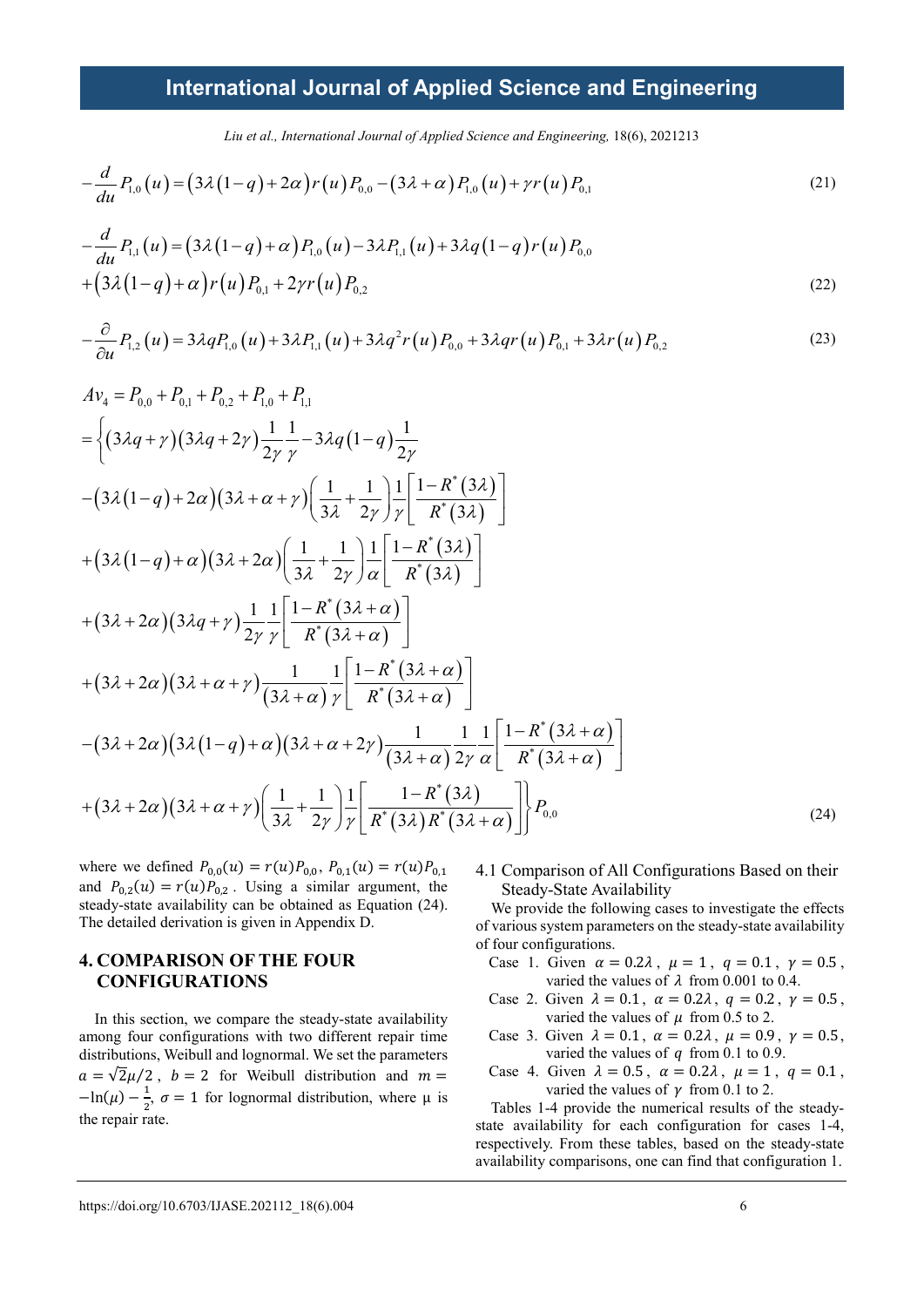| <b>Table 1.</b> Comparison of the configurations 1-4 for Av ( $\alpha = 0.2\lambda$ , $\mu = 1$ , $q = 0.1$ , $\gamma = 0.5$ )         |                             |  |  |  |  |
|----------------------------------------------------------------------------------------------------------------------------------------|-----------------------------|--|--|--|--|
| Scope of $\lambda$                                                                                                                     | Results                     |  |  |  |  |
| Weibull repair time                                                                                                                    |                             |  |  |  |  |
| $0.001 < \lambda < 0.0255$                                                                                                             | $Av_1 > Av_2 > Av_2 > Av_4$ |  |  |  |  |
| $0.0255 < \lambda < 0.4$                                                                                                               | $Av_1 > Av_2 > Av_3 > Av_4$ |  |  |  |  |
| Lognormal repair time                                                                                                                  |                             |  |  |  |  |
| $0.001 < \lambda < 0.0103$                                                                                                             | $Av_1 > Av_3 > Av_4 > Av_2$ |  |  |  |  |
| $0.0103 < \lambda < 0.0367$                                                                                                            | $Av_1 > Av_3 > Av_2 > Av_4$ |  |  |  |  |
| $0.0367 < \lambda < 0.4$                                                                                                               | $Av_1 > Av_2 > Av_3 > Av_4$ |  |  |  |  |
| <b>Table 2.</b> Comparison of the configurations 1-4 for $Av$ ( $\lambda = 0.1$ , $\alpha = 0.2\lambda$ , $q = 0.2$ , $\gamma = 0.5$ ) |                             |  |  |  |  |
| Scope of $\mu$                                                                                                                         | Results                     |  |  |  |  |
| Weibull repair time                                                                                                                    |                             |  |  |  |  |
| $0.5 < \mu < 1.783$                                                                                                                    | $Av_1 > Av_2 > Av_3 > Av_4$ |  |  |  |  |
| $1.783 < \mu < 2$                                                                                                                      | $Av_1 > Av_3 > Av_2 > Av_4$ |  |  |  |  |
| Lognormal repair time                                                                                                                  |                             |  |  |  |  |
| $0.5 < \mu < 1.383$                                                                                                                    | $Av_1 > Av_2 > Av_3 > Av_4$ |  |  |  |  |
| $1.383 < \gamma < 2$                                                                                                                   | $Av_1 > Av_3 > Av_2 > Av_4$ |  |  |  |  |
| <b>Table 3.</b> Comparison of the configurations 1-4 for Av ( $\lambda = 0.1$ , $\alpha = 0.2\lambda$ , $\mu = 1$ , $\gamma = 0.5$ )   |                             |  |  |  |  |
| Scope of $q$                                                                                                                           | Results                     |  |  |  |  |
|                                                                                                                                        | Weibull repair time         |  |  |  |  |
| 0.1 < q < 0.402                                                                                                                        | $Av_1 > Av_2 > Av_3 > Av_4$ |  |  |  |  |
| 0.402 < q < 0.9                                                                                                                        | $Av_1 > Av_2 > Av_2 > Av_4$ |  |  |  |  |
| Lognormal repair time                                                                                                                  |                             |  |  |  |  |
| 0.1 < q < 0.317                                                                                                                        | $Av_1 > Av_2 > Av_3 > Av_4$ |  |  |  |  |
| 0.317 < q < 0.864                                                                                                                      | $Av_1 > Av_3 > Av_2 > Av_4$ |  |  |  |  |
| 0.864 < q < 0.9                                                                                                                        | $Av_1 > Av_2 > Av_3 > Av_4$ |  |  |  |  |
| <b>Table 4.</b> Comparison of the configurations 1-4 for Av ( $\lambda = 0.5$ , $\alpha = 0.2\lambda$ , $\mu = 1$ , $q = 0.1$ )        |                             |  |  |  |  |
| Scope of $\gamma$                                                                                                                      | Results                     |  |  |  |  |
| Weibull repair time                                                                                                                    |                             |  |  |  |  |
| $0.1 < \gamma < 0.246$                                                                                                                 | $Av_1 > Av_3 > Av_2 > Av_4$ |  |  |  |  |
| $0.246 < \gamma < 2$                                                                                                                   | $Av_1 > Av_2 > Av_3 > Av_4$ |  |  |  |  |
| Lognormal repair time                                                                                                                  |                             |  |  |  |  |
| $0.1 < \gamma < 0.217$                                                                                                                 | $Av_1 > Av_3 > Av_2 > Av_4$ |  |  |  |  |
| $0.217 < \gamma < 2$                                                                                                                   | $Av_1 > Av_2 > Av_3 > Av_4$ |  |  |  |  |

Liu et al., International Journal of Applied Science and Engineering, 18(6), 2021213

may be the best configuration. However, because each configuration consumes different costs during the construction process, as a standard for comparing these four configurations, the  $cost/Av$  rate may be fairer than  $Av$ .

#### 4.2 Comparison of All Configurations Based on their Cost/Benefit Ratios

We consider that the different configurations may have different costs. When different configurations are fairly compared, these costs should be considered. Table 5 lists the size-proportional costs for the primary generators and standby generators. From this table, the cost  $(C_i)$  for each configuration  $i$  ( $i = 1, 2, 3, 4$ ) can be calculated and are given in Table 6. Next, we compare  $cost/Av$  for each configuration.by using the four aforementioned cases. Tables 7-10 depicts the results, respectively. We find from

Tables 7 and 8 that the optimal configuration based on  $cost/Av$  value depends on the value of  $\lambda$  and  $\mu$ . We observe that configuration 1 is the optimal configuration as  $0.001 <$  $\lambda$  < 0.0085; configuration 3 is the optimal configuration as  $0.0087 < \lambda < 0.1113$  or  $1.683 < \mu < 2$ ; but when  $0.1113 < \lambda < 0.4$  or  $0.5 < \mu < 1.683$ , configuration 4 is the optimal configuration. In the case of the repair time following the lognormal distribution, we find that configuration 1 is the optimal configuration as  $0.001 \leq$  $\lambda$  < 0.0085; configuration 3 is the optimal configuration when  $0.0087 < \lambda < 0.2851$  or  $1.769 < \mu < 2$ ; but the optimal configuration 4 when  $0.2851 < \lambda <$ configuration 0.4 or  $0.5 < \mu < 1.769$ . We can easily see from Table 9 that the optimal configuration based on  $cost/Av$  value is configuration 3, and from Table 10, the optimal configuration is configuration 4.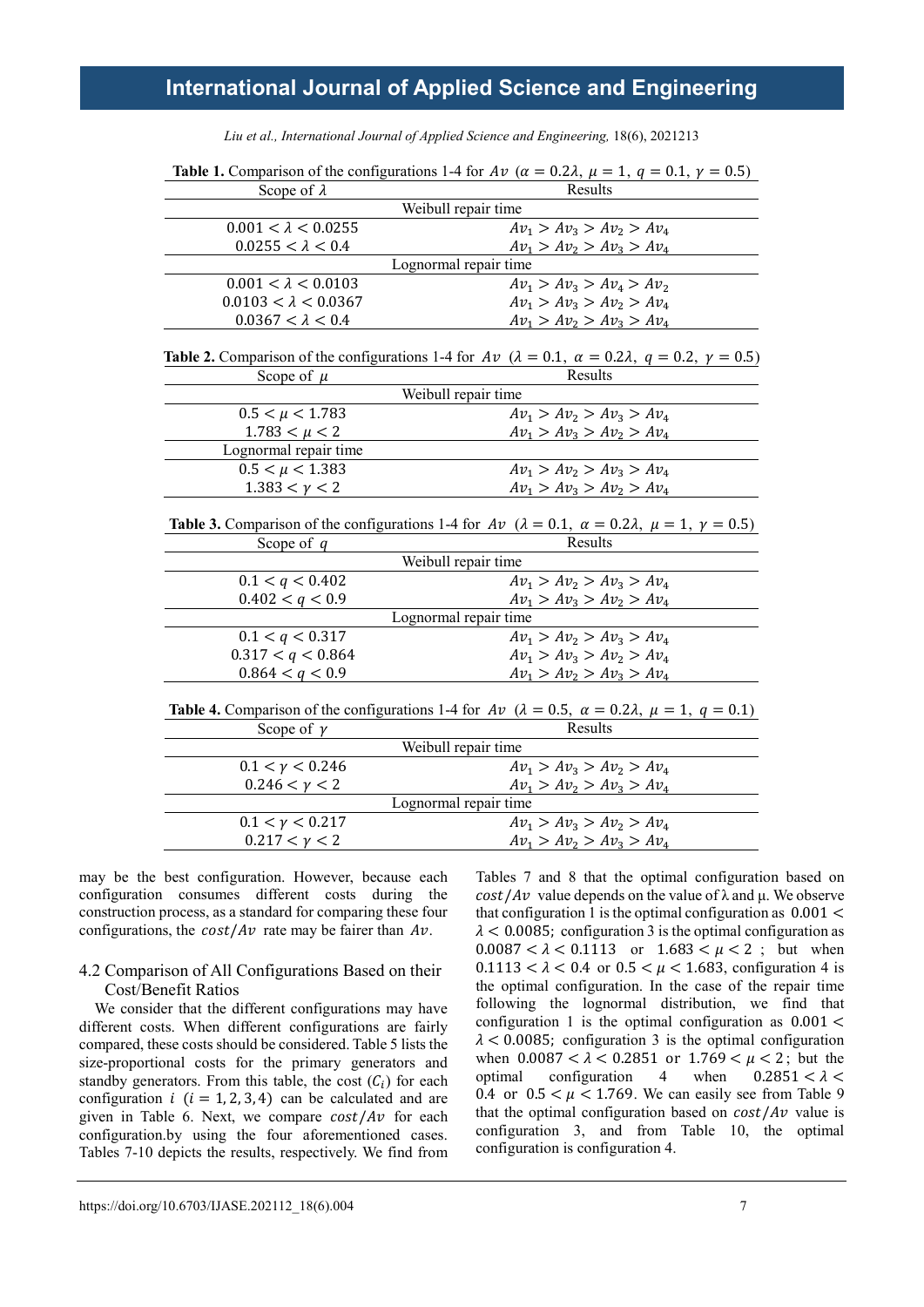*Liu et al., International Journal of Applied Science and Engineering,* 18(6), 2021213

|                                                                                                                                                |                 | Table 5. The costs for the primary generators and standby generators                                                                                     |                     |  |  |
|------------------------------------------------------------------------------------------------------------------------------------------------|-----------------|----------------------------------------------------------------------------------------------------------------------------------------------------------|---------------------|--|--|
| Primary generators                                                                                                                             | $Cost (in \$))$ | Standby generators                                                                                                                                       | $Cost (in \$))$     |  |  |
| 24MW                                                                                                                                           | $6\times10^6$   | 24MW                                                                                                                                                     | $5.4 \times 10^{6}$ |  |  |
| 12MW                                                                                                                                           | $3 \times 10^6$ | 12MW                                                                                                                                                     | $2.7 \times 10^{6}$ |  |  |
| 8MW                                                                                                                                            | $2 \times 10^6$ | 8MW                                                                                                                                                      | $1.8 \times 10^{6}$ |  |  |
|                                                                                                                                                |                 |                                                                                                                                                          |                     |  |  |
|                                                                                                                                                |                 | Table 6. The costs for each configuration                                                                                                                |                     |  |  |
|                                                                                                                                                | Configuration   | $Cost (in \$))$                                                                                                                                          |                     |  |  |
|                                                                                                                                                |                 | $11.4 \times 10^{6}$                                                                                                                                     |                     |  |  |
|                                                                                                                                                | 2               | $8.7 \times 10^{6}$                                                                                                                                      |                     |  |  |
|                                                                                                                                                | 3               | $11.4 \times 10^{6}$                                                                                                                                     |                     |  |  |
|                                                                                                                                                | 4               | $9.6 \times 10^{6}$                                                                                                                                      |                     |  |  |
|                                                                                                                                                |                 | Table 7. Comparison of the configurations 1-4 for cost/ $Av$ ( $\alpha = 0.2\lambda$ , $\mu = 1$ , $q = 0.1$ , $\gamma = 0.5$ )                          |                     |  |  |
| Scope of $\lambda$                                                                                                                             |                 | Results                                                                                                                                                  |                     |  |  |
|                                                                                                                                                |                 | Weibull repair time                                                                                                                                      |                     |  |  |
| $0.001 < \lambda < 0.0085$                                                                                                                     |                 | $C_1/Av_1 > C_3/Av_3 > C_4/Av_4 > C_2/Av_2$                                                                                                              |                     |  |  |
| $0.0085 < \lambda < 0.1113$                                                                                                                    |                 | $C_3/Av_3 > C_1/Av_1 > C_4/Av_4 > C_2/Av_2$                                                                                                              |                     |  |  |
| $0.1113 < \lambda < 0.3135$                                                                                                                    |                 | $C_4/Av_4 > C_3/Av_3 > C_1/Av_1 > C_2/Av_2$                                                                                                              |                     |  |  |
| $0.3135 < \lambda < 0.4$                                                                                                                       |                 | $C_4/Av_4 > C_3/Av_3 > C_1/Av_1 > C_2/Av_2$                                                                                                              |                     |  |  |
|                                                                                                                                                |                 | Lognormal repair time                                                                                                                                    |                     |  |  |
| $0.001 < \lambda < 0.0087$                                                                                                                     |                 | $C_1/Av_1 > C_3/Av_3 > C_4/Av_4 > C_2/Av_2$                                                                                                              |                     |  |  |
| $0.0087 < \lambda < 0.1158$                                                                                                                    |                 | $C_3/Av_3 > C_1/Av_1 > C_4/Av_4 > C_2/Av_2$                                                                                                              |                     |  |  |
| $0.1158 < \lambda < 0.2851$                                                                                                                    |                 | $C_3/Av_3 > C_4/Av_4 > C_1/Av_1 > C_2/Av_2$                                                                                                              |                     |  |  |
| $0.2851 < \lambda < 0.4$                                                                                                                       |                 | $C_4/Av_4 > C_3/Av_3 > C_1/Av_1 > C_2/Av_2$                                                                                                              |                     |  |  |
| Scope of $\mu$                                                                                                                                 |                 | <b>Table 8.</b> Comparison of the configurations 1-4 for $\cos t/Av$ ( $\lambda = 0.1$ , $\alpha = 0.2\lambda$ , $q = 0.2$ , $\gamma = 0.5$ )<br>Results |                     |  |  |
|                                                                                                                                                |                 | Weibull repair time                                                                                                                                      |                     |  |  |
| $0.5 < \mu < 1.283$                                                                                                                            |                 | $C_4/Av_4 > C_3/Av_3 > C_2/Av_2 > C_1/Av_1$                                                                                                              |                     |  |  |
| $1.283 < \mu < 1.683$                                                                                                                          |                 | $C_{4}/Av_{4} > C_{3}/Av_{3} > C_{1}/Av_{1} > C_{2}/Av_{2}$                                                                                              |                     |  |  |
| $1.683 < \mu < 2$                                                                                                                              |                 | $C_3/Av_3 > C_4/Av_4 > C_1/Av_1 > C_2/Av_2$                                                                                                              |                     |  |  |
|                                                                                                                                                |                 | Lognormal repair time                                                                                                                                    |                     |  |  |
| $0.5 < \mu < 1.257$                                                                                                                            |                 | $C_4/Av_4 > C_3/Av_3 > C_2/Av_2 > C_1/Av_1$                                                                                                              |                     |  |  |
| $1.257 < \mu < 1.769$                                                                                                                          |                 | $C_4/Av_4 > C_3/Av_3 > C_1/Av_1 > C_2/Av_2$                                                                                                              |                     |  |  |
| $1.769 < \mu < 2$                                                                                                                              |                 | $C_3/Av_3 > C_4/Av_4 > C_1/Av_1 > C_2/Av_2$                                                                                                              |                     |  |  |
| <b>Table 9.</b> Comparison of the configurations 1-4 for $\cot A \nu$ ( $\lambda = 0.1$ , $\alpha = 0.2\lambda$ , $\mu = 1$ , $\gamma = 0.5$ ) |                 |                                                                                                                                                          |                     |  |  |
| Scope of $q$                                                                                                                                   |                 | Results                                                                                                                                                  |                     |  |  |
|                                                                                                                                                |                 | Weibull repair time                                                                                                                                      |                     |  |  |
| 0.1 < q < 0.9                                                                                                                                  |                 | $C_3/Av_3 > C_1/Av_1 > C_4/Av_4 > C_2/Av_2$                                                                                                              |                     |  |  |
|                                                                                                                                                |                 | Lognormal repair time                                                                                                                                    |                     |  |  |
| 0.1 < q < 0.9                                                                                                                                  |                 | $C_3/Av_3 > C_1/Av_1 > C_4/Av_4 > C_2/Av_2$                                                                                                              |                     |  |  |
|                                                                                                                                                |                 | Table 10. Comparison of the configurations 1-4 for cost/Av $(\lambda = 0.5, \alpha = 0.2\lambda, \mu = 1, q = 0.1)$                                      |                     |  |  |
| Scope of $\gamma$                                                                                                                              |                 | Results                                                                                                                                                  |                     |  |  |
|                                                                                                                                                |                 | Weibull repair time                                                                                                                                      |                     |  |  |
| $0.1 < \gamma < 2$                                                                                                                             |                 | $C_4/Av_4 > C_3/Av_3 > C_2/Av_2 > C_1/Av_1$                                                                                                              |                     |  |  |
|                                                                                                                                                |                 | Lognormal repair time                                                                                                                                    |                     |  |  |
| $0.1 < \gamma < 2$                                                                                                                             |                 | $C_4/Av_4 > C_3/Av_3 > C_2/Av_2 > C_1/Av_1$                                                                                                              |                     |  |  |
|                                                                                                                                                |                 |                                                                                                                                                          |                     |  |  |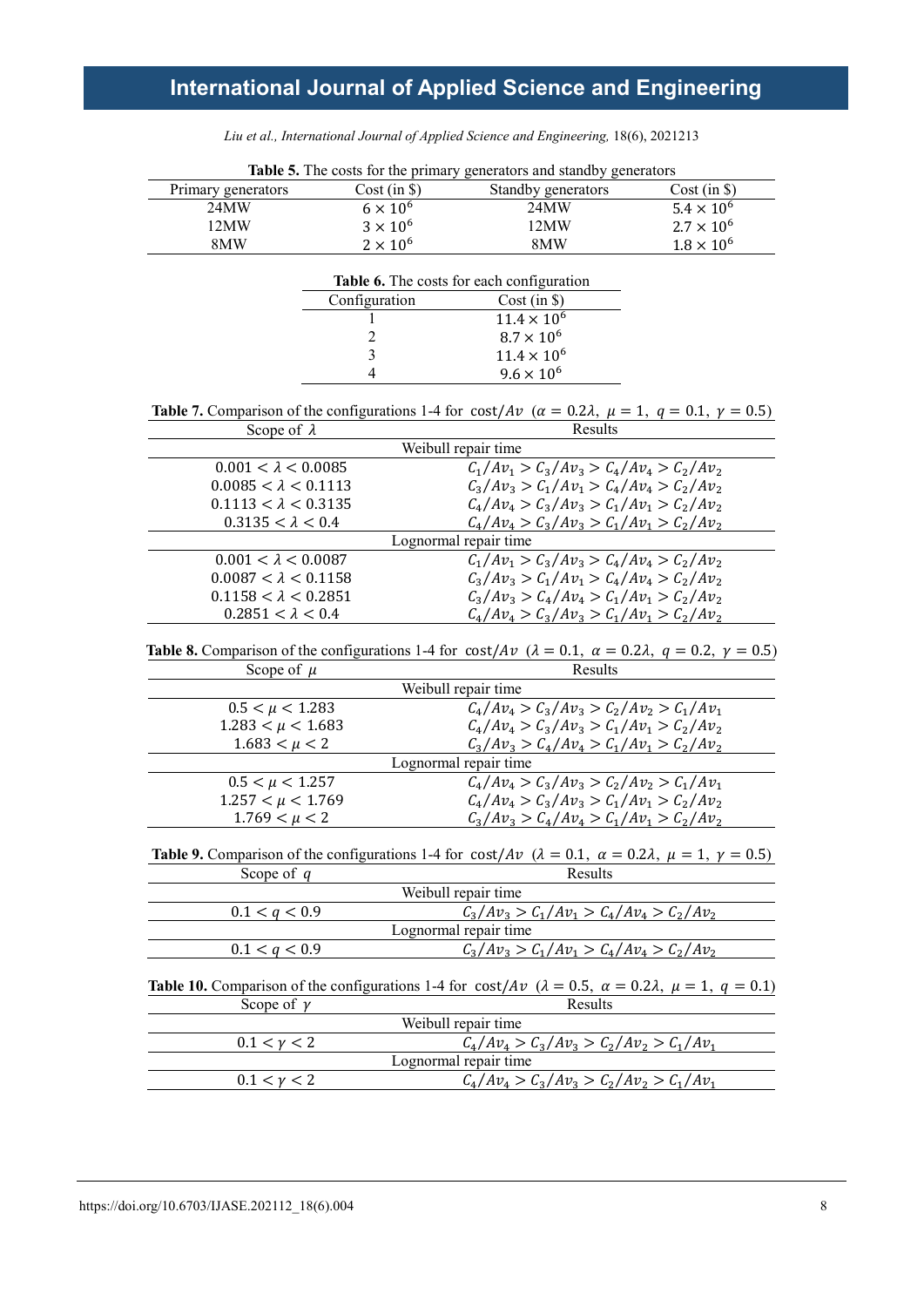Liu et al., International Journal of Applied Science and Engineering, 18(6), 2021213

#### **5. CONCLUSIONS**

This research has studied the evaluation of cost-benefit of four standby retrial power supply configurations with standby switching failure and general repair times, which is the first work on the comparative investigation relative to retrial availability systems incorporating switching failure and general repair times. We utilized the supplementary variable method to derive the explicit expressions of the steady-state availability for each configuration and make the comparison. Finally, we ranked four configurations based on the steady-state availability and the cost/benefit ratio for two different repair time distributions, Weibull and lognormal. The numerical results revealed that the optimal configuration based on cost/benefit value depended on the values of λ and μ. The developed results can provide managers with decision reference for stable power supply system and cost reduction. In the future, we can lengthen this work to the fault of primary or standby generators may not be detected. The fellow researchers also can extend this investigation for an unreliable repair server.

### **ACKNOWLEDGMENT**

This research was partially supported by Ministry of Science and Technology of Taiwan under grants MOST 109-2221-E-324-013-.

### **REFERENCES**

- Artalejo, J.R. 1990a. Accessible bibliography on retrial queues, Mathematical Computer Modelling, 30, 1–6.
- Artalejo, J.R. 1990b. A classified bibliography of research on retrial queues: progress in 1990-1999, Top, 7, 187–211.
- Artalejo, J.R., Gomez-Corral, A. 2008. Retrial queueing Systems: a computational approach, Springer-Verlag.
- Falin, G. 1990. A survey of retrial queues, Queueing Systems, 7, 127–67.
- Falin, G., Templeton J. 1997. Retrial queues, Chapman & Hall.
- Hsu, Y.L., Ke, J.C., Liu, T.H., Wu, C.H. 2014. Modeling of multiserver repair problem with switching failure and

### **APPENDIX**

**Appendix A. Derivation of the steady-state availability for configuration 1.**

From  $(1)$  and  $(2)$ , we obtain  $P_{1,0} (0) = (\lambda + \alpha) P_{0,0}$  (A.1)  $P_{1,1}(0) = (\lambda + \gamma) P_{0,1}$  (A.2) Further define

 $R^*(s) = \int_0^\infty e^{-su} dR(u)$ ,

reboot delay and related profit analysis, Computers and Industrial Engineering, 69, 21–28

- Hu, S.C., Chuah, Y.K. 2003. Power consumption of semiconductor fabs in Taiwan, Energy, 28, 895-907.
- Huang, H.I., Lin, C.H., Ke, J.C. 2006. Parametric nonlinear programming approach for a repairable system with switching failure and fuzzy parameters, Applied Mathematics and Computation, 183, 508–517
- Ke, J.C., Yang, D.Y., Sheu, S.H., Kuo, C.C. 2013. Availability of a repairable retrial system with warm standby components, International Journal of Computer Mathematics, 90, 2279–97.
- Ke, J.C., Liu, T.H., Yang, D.Y. 2016. Machine repairing systems with standby switching failure, Computers and Industrial Engineering, 99, 223–228.
- Ke, J.C., Liu, T.H., Yang, D.Y. 2018. Modeling of machine interference problem with unreliable repairman and standbys imperfect switchover, Reliability Engineering & System Safety, 174, 12–18.
- Kuo, C.C., Sheu, S.H., Ke, J.C, Zhang, Z. 2014. Reliabilitybased measures for a retrial system with mixed standby components, Applied Mathematical Modelling, 38, 4640–51.
- Lee, Y. 2016. Availability analysis of redundancy model with generally distributed repair time, imperfect switchover, and interrupted repair, Electronic Letters, 52, 1851–1853.
- Liu, T.H., Ke, J.C., Hsu, Y.L., Hsu, Y.L. 2011. Bootstrapping computation of availability for a repairable system with standby subject to imperfect switching, Communications in Statistics - Simulation and Computation, 40, 469–483
- Phung-Duc, T. 2019. Retrial queueing models, A survey on theory and applications, arXiv preprint arXiv:1906.09560.
- Wang, J. 2006. Reliability analysis M/G/1 queues with general retrial times and server breakdowns, Progress in Natural Science, 16, 464–73.
- Wang, J., Cao, J., Li, Q. 2001. Reliability analysis of the retrial queue with server breakdowns and repairs, Queueing Systems, 38, 363–80.
- Yang, T., Templeton, J.G.C. 1987. A survey on retrial queues, Queueing Systems, 2, 201–33.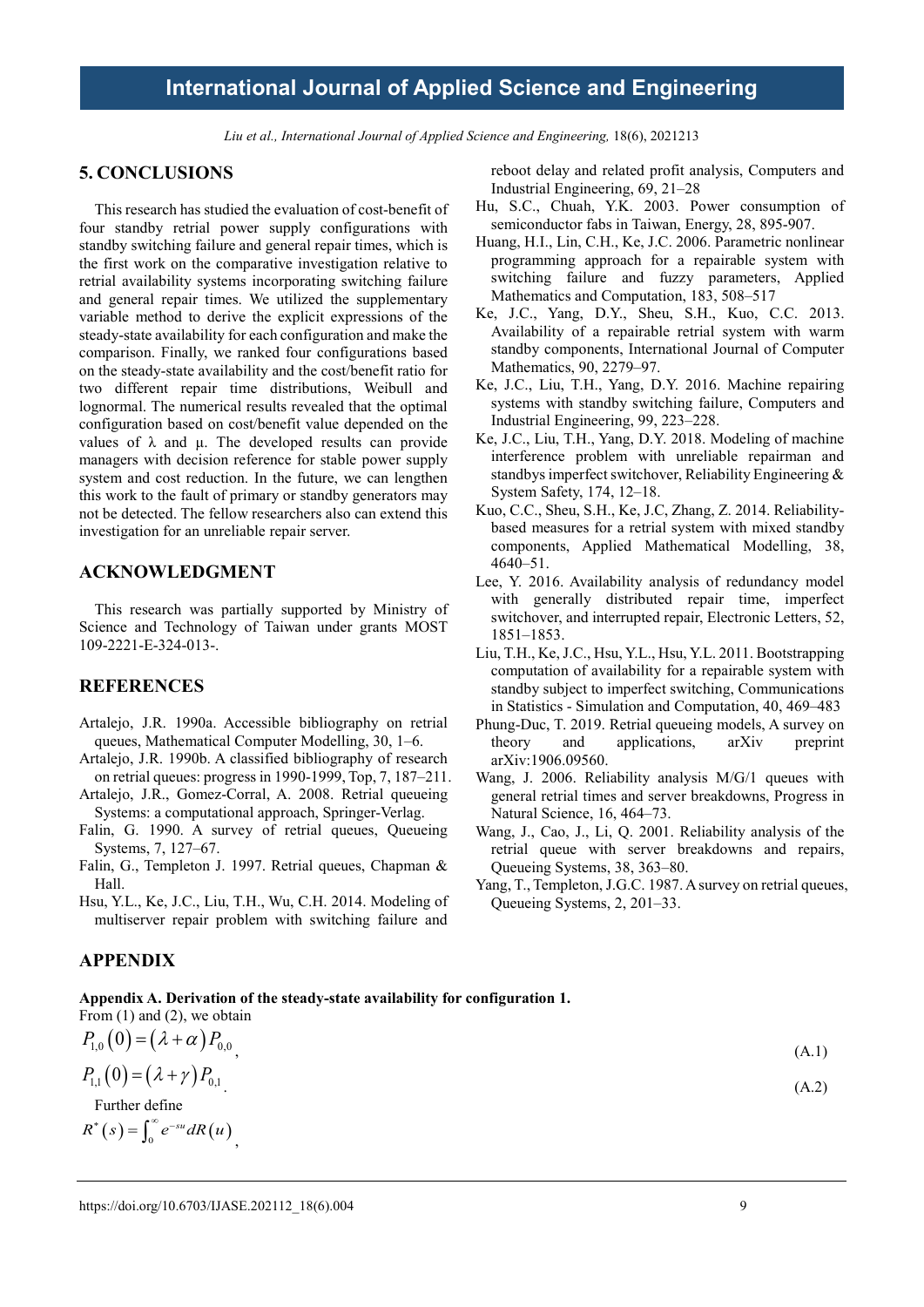*Liu et al., International Journal of Applied Science and Engineering,* 18(6), 2021213

$$
P_{i,n}^{*}(s) = \int_{0}^{\infty} e^{-su} P_{i,n}(u) du
$$
  
\n
$$
P_{i,n} = P_{i,n}(0) = \int_{0}^{\infty} P_{i,n}(u) du
$$
  
\n
$$
\int_{0}^{\infty} e^{-su} \frac{d}{du} P_{i,n}(u) du = s P_{i,n}^{*}(s) - P_{i,n}(0)
$$
  
\nAfter taking the Laplace-Stieltjes on both sides of (3) and (4), we have

$$
(\lambda - s) P_{1,0}^*(s) = (\lambda (1 - q) + \alpha) R^*(s) P_{0,0} + \gamma R^*(s) P_{0,1} - P_{1,0} (0)
$$
\n(A.3)

$$
-sP_{1,1}^{*}(s) = \lambda qR^{*}(s)P_{0,0} + \lambda R^{*}(s)P_{0,1} + \lambda P_{1,0}^{*}(s) - P_{1,1}(0)
$$
\n(A.4)

Setting  $s = \lambda$  and  $s = 0$  into (A.3) and using (A.1), we have

$$
P_{0,1} = \frac{1}{\gamma} \left\{ \lambda q + \left( \lambda + \alpha \right) \left[ \frac{1 - R^*(\lambda)}{R^*(\lambda)} \right] \right\} P_{0,0}
$$
\nand

\n
$$
(A.5)
$$

and

$$
P_{1,0} = P_{1,0}^*(0) = \left(\frac{\lambda + \alpha}{\lambda}\right) \left[\frac{1 - R^*(\lambda)}{R^*(\lambda)}\right] P_{0,0}
$$
  
Setting s = 0 into (A, 4) we have

$$
0 = \lambda q P_{0,0} + \lambda P_{0,1} + \lambda P_{1,0} - P_{1,1}(0)
$$
\n(A.7)

Differentiating (A.3) with respect to s and setting  $s = 0$  in the result,  $\lambda P_{1,0}^{*(1)}(0) = P_{1,0} - r_1 \left[ \left( \lambda \left( 1 - q \right) + \alpha \right) P_{0,0} + \gamma P_{0,1} \right]_1$  (A.8)

where 
$$
r_1 = -R^{*(1)}(0)
$$
. Likewise, differentiating (A.4) with respect to *s* and setting  $s = 0$  in the result,  
\n
$$
P_{1,1} = P_{1,1}^*(0) = r_1 \left[ \lambda q P_{0,0} + \lambda P_{0,1} \right] - \lambda P_{1,0}^{*(1)}(s)
$$
\n(A.9)

After doing some manipulations, we have

$$
P_{1,1} = \left\{ r_1 \left[ (\lambda + \alpha) + \frac{\lambda q(\lambda + \gamma)}{\gamma} \right] + (\lambda + \alpha) \left( \frac{(\lambda + \gamma) r_1}{\gamma} - \frac{1}{\lambda} \right) \left[ \frac{1 - R^*(\lambda)}{R^*(\lambda)} \right] \right\} P_{0,0}
$$
\n(A.10)

Substituting (A.5), (A.6) and (A.10) into the following normalizing condition  $P_{0,0} + P_{0,1} + P_{1,0} + P_{1,1} = 1$ , we obtain

$$
P_{0,0} = \frac{\gamma R^*(\lambda)}{(\lambda + \alpha)(r_1(\lambda + \gamma) + 1) + [\gamma(r_1\lambda q + 1) - (\lambda(1 - q) + \alpha)(r_1\lambda + 1)]R^*(\lambda)}
$$
\nThus for the rate that exist is not a equilibrium, the current is  $r_1$  and  $r_2$ .

\n(A.11)

Therefore, the steady-state availability can be expressed as

$$
Av_1 = 1 - P_{1,1} = P_{0,0} + P_{0,1} + P_{1,0} = \left\{ \frac{\lambda q + \gamma}{\gamma} + \frac{(\lambda + \alpha)(\lambda + \gamma)}{\lambda \gamma} \left[ \frac{1 - R^*(\lambda)}{R^*(\lambda)} \right] \right\} P_{0,0}
$$
\n(A.12)

### **Appendix B. Derivation of the steady-state availability for configuration 2.**

From (6) and (7), we have  
\n
$$
P_{1,0}(0) = (2\lambda + \alpha) P_{0,0}
$$
\n(B.1)

$$
P_{1,1}(0) = (2\lambda + \gamma) P_{0,1} \tag{B.2}
$$

Taking the Laplace-Stieltjes on both sides of (8) and (9) and using (B.1) - (B.2),

$$
(2\lambda - s) P_{1,0}^*(s) = (2\lambda (1 - q) + \alpha) R^*(s) P_{0,0} + \gamma R^*(s) P_{0,1} - (2\lambda + \alpha) P_{0,0} - s P_{1,1}^*(s) = 2\lambda q R^*(s) P_{0,0} + 2\lambda P_{1,0}^*(s) + 2\lambda R^*(s) P_{0,1} - (2\lambda + \gamma) P_{0,1} - (2\lambda + \gamma) P_{0,1} - (2\lambda + \gamma) P_{0,2} - (8\lambda + \gamma) P_{0,2} - (8\lambda + \gamma) P_{0,1} - (8\lambda + \gamma) P_{0,2} - (8\lambda + \gamma) P_{0,1} - (8\lambda + \gamma) P_{0,2} - (8\lambda + \gamma) P_{0,1} - (8\lambda + \gamma) P_{0,2} - (8\lambda + \gamma) P_{0,1} - (8\lambda + \gamma) P_{0,2} - (8\lambda + \gamma) P_{0,1} - (8\lambda + \gamma) P_{0,2} - (8\lambda + \gamma) P_{0,1} - (8\lambda + \gamma) P_{0,2} - (8\lambda + \gamma) P_{0,2} - (8\lambda + \gamma) P_{0,1} - (8\lambda + \gamma) P_{0,2} - (8\lambda + \gamma) P_{0,1} - (8\lambda + \gamma) P_{0,2} - (8\lambda + \gamma) P_{0,2} - (8\lambda + \gamma) P_{0,1} - (8\lambda + \gamma) P_{0,2} - (8\lambda + \gamma) P_{0,1} - (8\lambda + \gamma) P_{0,2} - (8\lambda + \gamma) P_{0,2} - (8\lambda + \gamma) P_{0,1} - (8\lambda + \gamma) P_{0,2} - (8\lambda + \gamma) P_{0,1} - (8\lambda + \gamma) P_{0,2} - (8\lambda + \gamma) P_{0,1} - (8\lambda + \gamma) P_{0,2} - (8\lambda + \gamma) P_{0,2} - (8\lambda + \gamma) P_{0,1} - (8\lambda + \gamma) P_{0,2} - (8\lambda + \gamma) P_{0,1} - (8\lambda + \gamma) P_{0,2} - (8\lambda + \gamma) P_{0,1} - (8\lambda + \gamma) P_{0,2} - (8\lambda + \gamma) P_{0,1} - (8\lambda + \gamma) P_{0,2
$$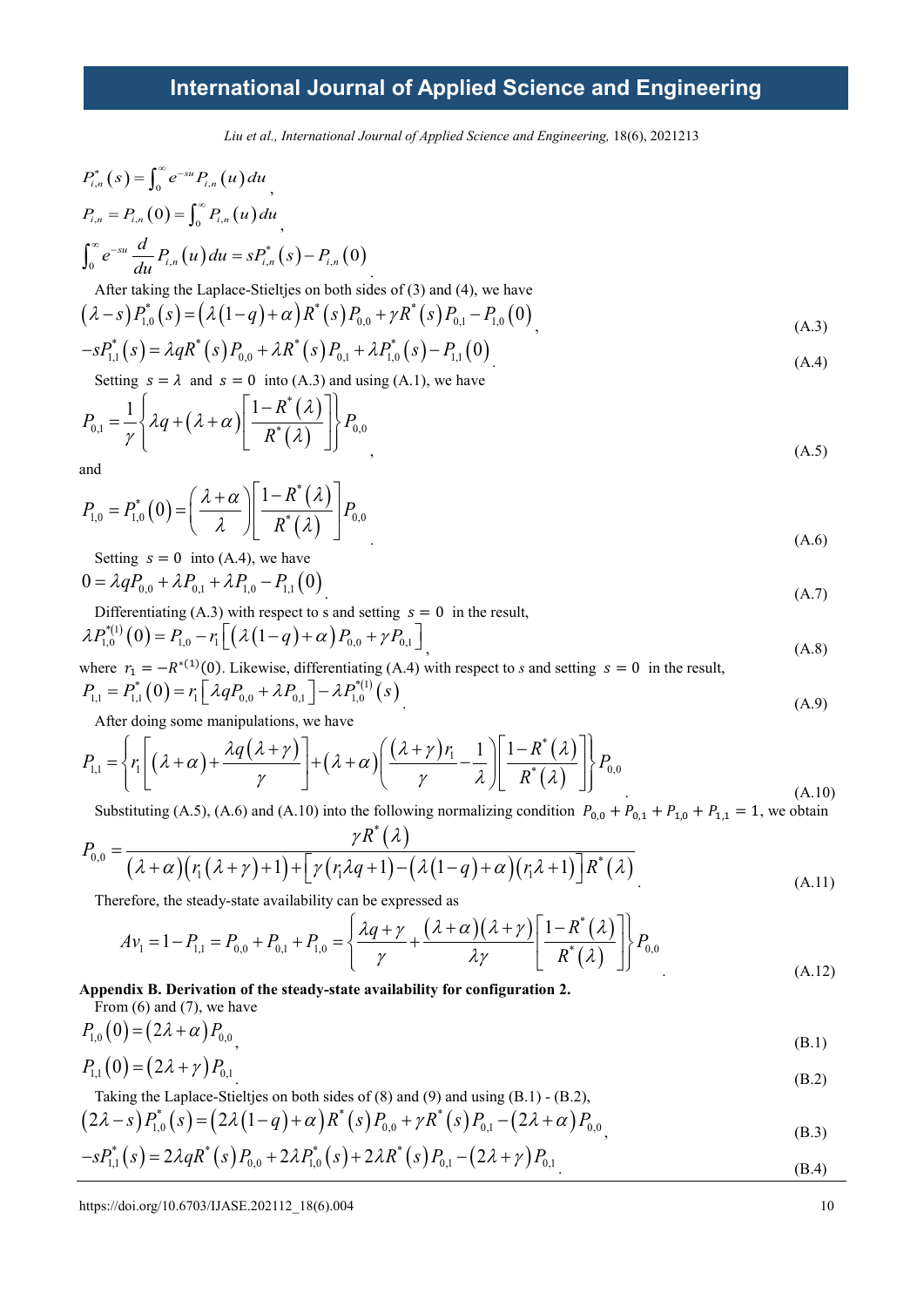*Liu et al., International Journal of Applied Science and Engineering,* 18(6), 2021213

Setting 
$$
s = 2\lambda
$$
 and  $s = 0$  into (B.3), we have

$$
P_{0,1} = \frac{1}{\gamma} \left\{ 2\lambda q + (2\lambda + \alpha) \left[ \frac{1 - R^*(2\lambda)}{R^*(2\lambda)} \right] \right\} P_{0,0}
$$
\n(B.5)

a

$$
P_{1,0} = P_{1,0}^{*}(0) = \left(\frac{2\lambda + \alpha}{2\lambda}\right) \left[\frac{1 - R^{*}(2\lambda)}{R^{*}(2\lambda)}\right] P_{0,0}
$$
\n(B.6)

Differentiating (B.3) with respect to *s* and setting  $s = 0$  in the result,  $2\lambda P_{1,0}^{*(1)}(0) = P_{1,0} - r_1 \left[ \left( 2\lambda (1-q) + \alpha \right) P_{0,0} + \gamma P_{0,1} \right]_1$  (B.7)

Likewise, differentiating (B.4) with respect to s and setting  $s = 0$  in the result,

$$
P_{1,1} = P_{1,1}^*(0) = r_1 \left[ 2\lambda q P_{0,0} + 2\lambda P_{0,1} \right] - 2\lambda P_{1,0}^{*(1)}(0)
$$
\n(B.8)

Hence, we have

$$
P_{1,1} = \left\{ (2\lambda + \alpha) r_1 + \frac{2\lambda q (2\lambda + \gamma) r_1}{\gamma} + (2\lambda + \alpha) \left[ \frac{(2\lambda + \gamma) r_1}{\gamma} - \frac{1}{2\lambda} \right] \left[ \frac{1 - R^*(2\lambda)}{R^*(2\lambda)} \right] \right\} P_{0,0}
$$
\n
$$
\text{To find } P_{0,1}
$$
\n
$$
\text{To find } P_{1,1} \text{ we substitute (B.5), (B.6) and (B.9) into the following normalization conditions } P_{1,1} + P_{2,1} + P_{3,1} \tag{B.9}
$$

To find  $P_{0,0}$ , we substitute (B.5), (B.6) and (B.9) into the following normalizing condition  $P_{0,0}+P_{0,1}+P_{1,0}+P_{1,1}=1$ and obtain  $\mathbf{r}$ 

$$
P_{0,0} = \frac{\gamma R^*(2\lambda)}{(2\lambda + \alpha)(1 + r_1(2\lambda + \gamma)) + [\gamma(1 + 2\lambda qr_1) - (2\lambda r_1 + 1)(2\lambda(1 - q) + \alpha)]R^*(2\lambda)}
$$
\nWe assumed that the state (1, 1) is a system down state. For configuration 2, we have

\n
$$
(B.10)
$$

We assumed that the state  $(1, 1)$  is a system down state. For configuration 2, we have

$$
Av_2 = P_{0,0} + P_{0,1} + P_{1,0} = \frac{2\lambda q + \gamma}{\gamma} + \frac{(2\lambda + \alpha)(2\lambda + \gamma)}{2\lambda \gamma} \left[ \frac{1 - R^*(2\lambda)}{R^*(2\lambda)} \right] P_{0,0}
$$
\n(B.11)

Appendix C. Derivation of the steady-state availability for configuration 3. 
$$
From (11)-(13)
$$

$$
P_{1,0}(0) = (2\lambda + 2\alpha) P_{0,0}
$$
 (C.1)

$$
P_{1,1}(0) = (2\lambda + \alpha + \gamma) P_{0,1} \tag{C.2}
$$

$$
P_{1,2}(0) = (2\lambda + 2\gamma) P_{0,2} \tag{C.3}
$$

Using Laplace transforms as before and using (C.1)-(C.3), (14)-(16) become

$$
(2\lambda + \alpha - s) P_{1,0}^*(s) = (2\lambda (1 - q) + 2\alpha) R^*(s) P_{0,0} - (2\lambda + 2\alpha) P_{0,0} + \gamma R^*(s) P_{0,1} (2\lambda - s) P_{1,1}^*(s) = 2\lambda q (1 - q) R^*(s) P_{0,0} + (2\lambda (1 - q) + \alpha) P_{1,0}^*(s)
$$
 (C.4)

$$
+\big(2\lambda(1-q)+\alpha\big)R^*(s)P_{0,1}-\big(2\lambda+\alpha+\gamma\big)P_{0,1}+2\gamma R^*(s)P_{0,2}\Big) \hspace{1cm} (C.5)
$$

$$
-sP_{1,2}^*(s) = 2\lambda q P_{1,0}^*(s) + 2\lambda P_{1,1}^*(s) + 2\lambda q^2 R^*(s) P_{0,0} + 2\lambda q R^*(s) P_{0,1} + 2\lambda R^*(s) P_{0,2} - (2\lambda + 2\gamma) P_{0,2}
$$
\n
$$
(G \cap S)
$$

$$
+2\lambda R^*(s)P_{0,2} - (2\lambda + 2\gamma)P_{0,2}
$$
  
Setting  $s = 2\lambda + \alpha$  and  $s = 0$  into (C.4) we have

Setting  $s = 2\lambda + \alpha$  and  $s = 0$  into (C.4), we have

$$
P_{0,1} = \frac{1}{\gamma} \left\{ 2\lambda q + (2\lambda + 2\alpha) \left[ \frac{1 - R^*(2\lambda + \alpha)}{R^*(2\lambda + \alpha)} \right] \right\} P_{0,0}
$$
\nand\n
$$
(C.7)
$$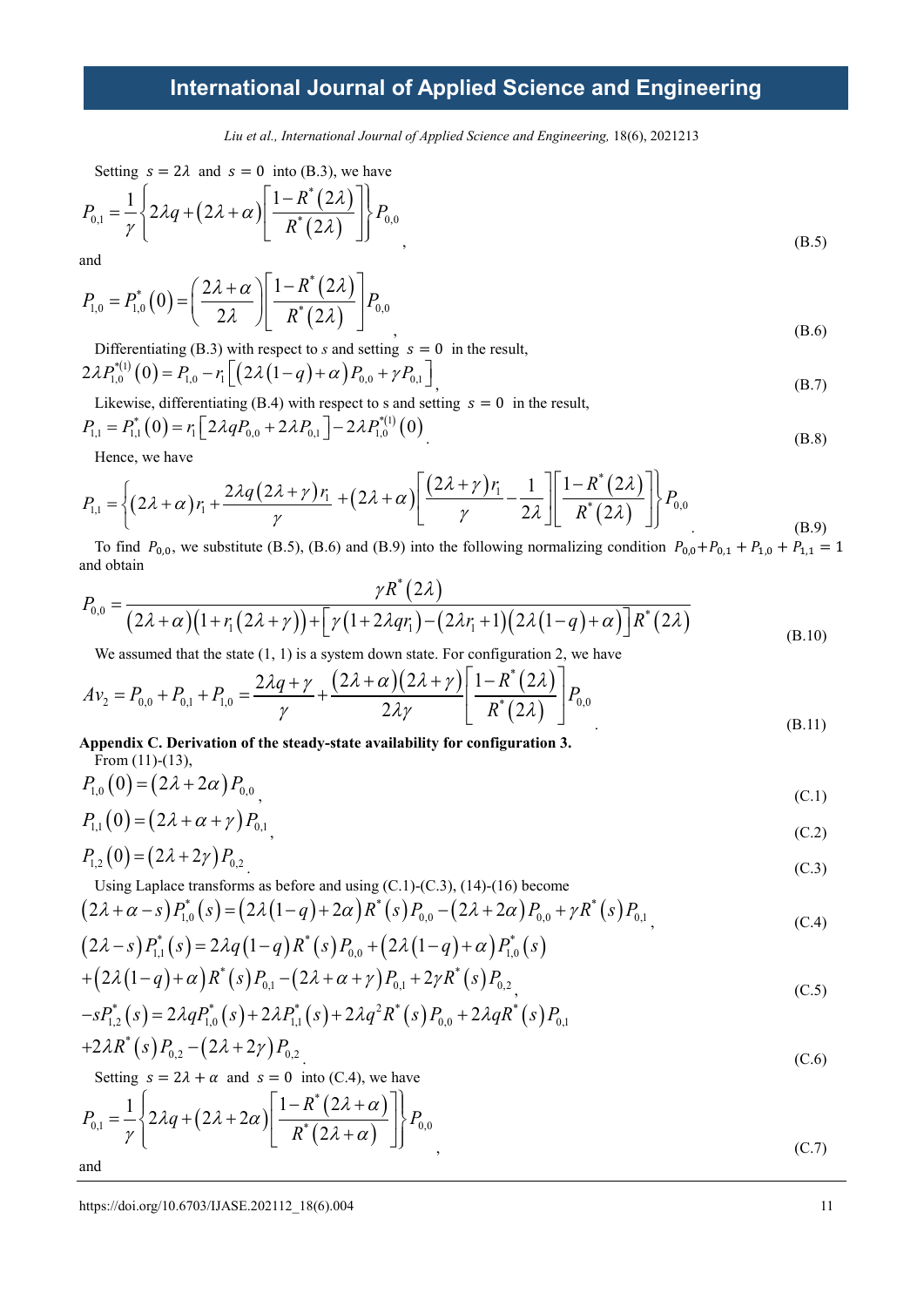*Liu et al., International Journal of Applied Science and Engineering,* 18(6), 2021213

$$
P_{1,0} = P_{1,0}^*(0) = \left(\frac{2\lambda + 2\alpha}{2\lambda + \alpha}\right) \left[\frac{1 - R^*(2\lambda + \alpha)}{R^*(2\lambda + \alpha)}\right] P_{0,0}
$$
  
Again, setting  $s = 2\lambda$  into (C.4), we have

Again, setting  $s = 2\lambda$  into (C.4), we have

$$
P_{1,0}^*(2\lambda) = \left(\frac{2\lambda + 2\alpha}{\alpha}\right) \left[ \frac{R^*(2\lambda) - R^*(2\lambda + \alpha)}{R^*(2\lambda + \alpha)} \right] P_{0,0}
$$
  
Setting  $s = 2\lambda$  into (C.5) yields

 $\log s = 2\lambda$  into (C.5) yields

$$
P_{0,2} = \frac{1}{2\gamma} \left\{ -2\lambda q (1-q) P_{0,0} - (2\lambda (1-q) + \alpha) \left[ \frac{1}{R^*(2\lambda)} \right] P_{1,0}^*(2\lambda) - (2\lambda (1-q) + \alpha) P_{0,1} + (2\lambda + \alpha + \gamma) \left[ \frac{1}{R^*(2\lambda)} \right] P_{0,1} \right\}
$$

It implies that

$$
P_{0,2} = \frac{1}{2\gamma} \left\{ 2\lambda q^2 (2\lambda + \gamma) \frac{1}{\gamma} + (2\lambda + 2\alpha)(2\lambda q + \gamma) \frac{1}{\gamma} \left[ \frac{1 - R^*(2\lambda + \alpha)}{R^*(2\lambda + \alpha)} \right] \right\}
$$

$$
-(2\lambda(1-q) + \alpha)(2\lambda + 2\alpha) \frac{1}{\alpha} \left[ \frac{1 - R^*(2\lambda + \alpha)}{R^*(2\lambda + \alpha)} \right]
$$

$$
+(2\lambda(1-q) + \alpha)(2\lambda + 2\alpha) \frac{1}{\alpha} \left[ \frac{1 - R^*(2\lambda)}{R^*(2\lambda)} \right]
$$

$$
-(2\lambda(1-q) + 2\alpha)(2\lambda + \alpha + \gamma) \frac{1}{\gamma} \left[ \frac{1 - R^*(2\lambda)}{R^*(2\lambda)} \right]
$$

$$
+(2\lambda + 2\alpha)(2\lambda + \alpha + \gamma) \frac{1}{\gamma} \left[ \frac{1 - R^*(2\lambda)}{R^*(2\lambda)R^*(2\lambda + \alpha)} \right] \right\} P_{0,0}
$$

$$
f(x) = 0 \text{ into } (C.5) \text{ yields}
$$
(C.10)

$$
P_{1,1} = P_{1,1}^{*}(0) = \frac{1}{2\lambda} \left\{ (2\lambda(1-q) + \alpha) P_{1,0} + (2\lambda + \alpha + \gamma) \left[ \frac{1 - R^{*}(2\lambda)}{R^{*}(2\lambda)} \right] P_{0,1} \right\}
$$

$$
- (2\lambda(1-q) + \alpha) (2\lambda + 2\alpha) \frac{1}{\alpha} \left[ \frac{R^{*}(2\lambda) - R^{*}(2\lambda + \alpha)}{R^{*}(2\lambda)R^{*}(2\lambda + \alpha)} \right] P_{0,0}
$$

This implies that

$$
P_{1,1} = \frac{1}{2\lambda} \Biggl\{ \Biggl( 2\lambda \bigl( 1-q \bigr) + \alpha \Bigl) \Biggl( 2\lambda + 2\alpha \Bigl) \frac{1}{2\lambda + \alpha} \Biggl[ \frac{1 - R^*(2\lambda + \alpha)}{R^*(2\lambda + \alpha)} \Biggr] - \Biggl( 2\lambda \bigl( 1-q \bigr) + \alpha \Bigl) \Biggl( 2\lambda + 2\alpha \Bigl) \frac{1}{\alpha} \Biggl[ \frac{1 - R^*(2\lambda + \alpha)}{R^*(2\lambda + \alpha)} \Biggr]
$$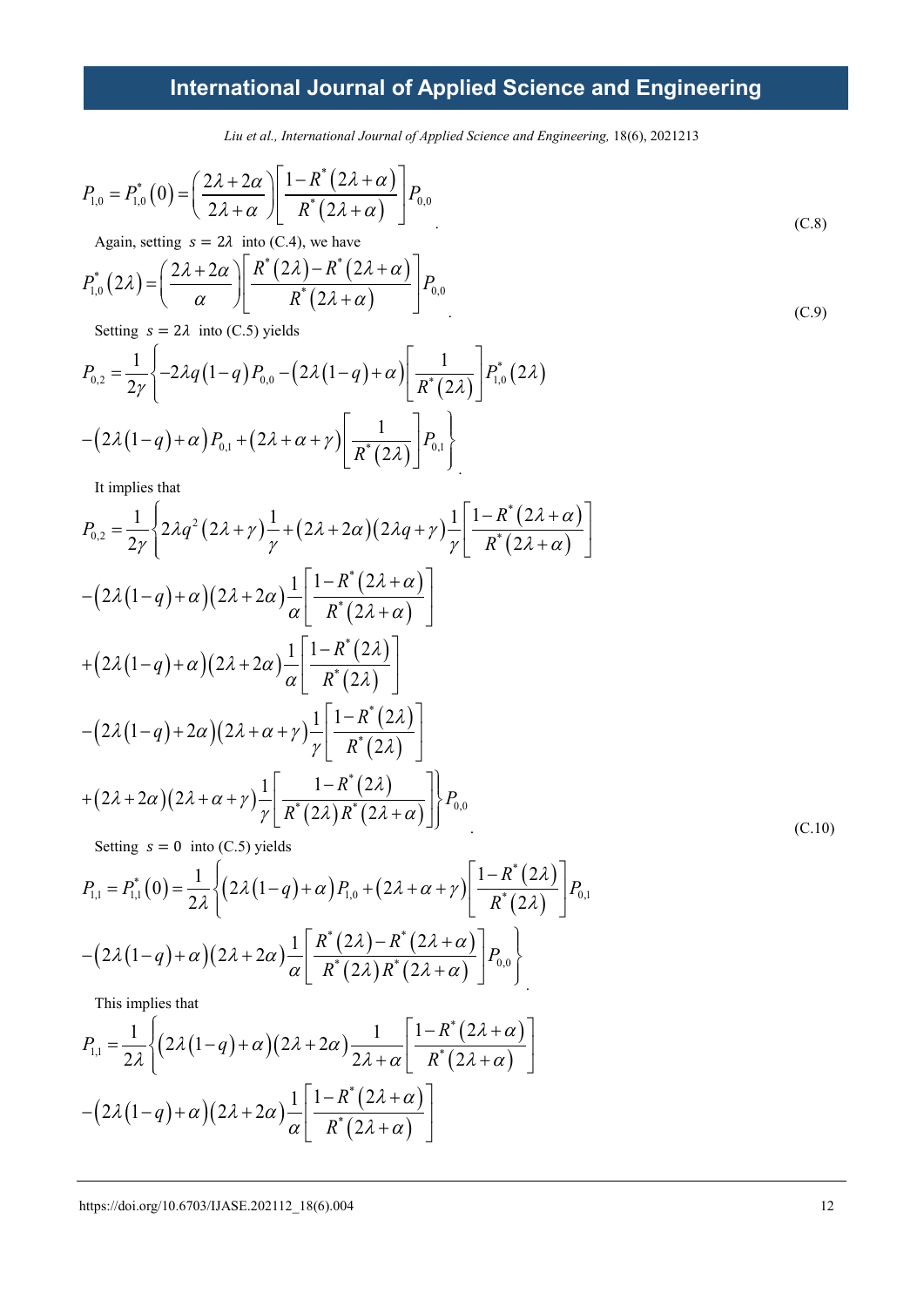*Liu et al., International Journal of Applied Science and Engineering,* 18(6), 2021213

$$
+(2\lambda(1-q)+\alpha)(2\lambda+2\alpha)\frac{1}{\alpha}\left[\frac{1-R^*(2\lambda)}{R^*(2\lambda)}\right]
$$

$$
-(2\lambda(1-q)+2\alpha)(2\lambda+\alpha+\gamma)\frac{1}{\gamma}\left[\frac{1-R^*(2\lambda)}{R^*(2\lambda)}\right]
$$

$$
+(2\lambda+2\alpha)(2\lambda+\alpha+\gamma)\frac{1}{\gamma}\left[\frac{1-R^*(2\lambda)}{R^*(2\lambda)R^*(2\lambda+\alpha)}\right]_{0,0}^{1}P_{0,0}
$$
(C.11)

Differentiating (C.4) with respect to s and setting  $s = 0$  in the result,  $(2\lambda + \alpha) P_{1,0}^{*(1)}(0) = -r_1 \left[ \left( 2\lambda (1-q) + 2\alpha \right) P_{0,0} + \gamma P_{0,1} \right] + P_{1,0}$  (C.12)

Differentiating (C.5) with respect to s and setting 
$$
s = 0
$$
, we have  
\n
$$
2\lambda P_{1,1}^{*(1)}(0) = P_{1,1} - r_1 \left[ 2\lambda q (1 - q) P_{0,0} + (2\lambda (1 - q) + \alpha) P_{0,1} + 2\gamma P_{0,2} \right]
$$
\n
$$
+ (2\lambda (1 - q) + \alpha) P_{1,0}^{*(1)}(0)
$$
\n(C.13)

Differentiating (C.6) with respect to s and setting  $s = 0$  in the result,

$$
P_{1,2} = P_{1,2}^{*}(0) = r_1 \left[ \left( 2\lambda + 2\alpha \right) P_{0,0} + \left( 2\lambda + \alpha + \gamma \right) P_{0,1} + \left( 2\lambda + 2\gamma \right) P_{0,2} \right] - P_{1,0} - P_{1,1}
$$
\nHence, we have

\n
$$
(C.14)
$$

Hence, we have

$$
P_{1,2} = \left\{ \frac{(2\lambda + \alpha)(2\lambda q + \gamma) r_1}{\gamma} + (2\lambda q + \alpha) r_1 + \frac{\lambda q^2 (2\lambda + \gamma)(2\lambda + 2\gamma) r_1}{\gamma^2} + \frac{(2\lambda + 2\alpha)(2\lambda (1 - q) + \alpha)(2\lambda + 2\gamma) r_1}{\alpha} - \frac{1}{2\lambda} \right\} \left[ \frac{1 - R^*(2\lambda)}{R^*(2\lambda)} \right]
$$
  
 
$$
- \frac{(2\lambda (1 - q) + 2\alpha)(2\lambda + \alpha + \gamma)}{\gamma} \left( \frac{(2\lambda + 2\gamma) r_1}{2\gamma} - \frac{1}{2\lambda} \right) \left[ \frac{1 - R^*(2\lambda)}{R^*(2\lambda)} \right]
$$
  
 
$$
- \frac{2\lambda + 2\alpha}{2\lambda + \alpha} \left[ \frac{1 - R^*(2\lambda + \alpha)}{R^*(2\lambda + \alpha)} \right] + \frac{(2\lambda + 2\alpha)(2\lambda + \alpha + \gamma) r_1}{\gamma} \left[ \frac{1 - R^*(2\lambda + \alpha)}{R^*(2\lambda + \alpha)} \right]
$$
  
 
$$
+ \frac{(2\lambda + 2\alpha)(2\lambda (1 - q) + \alpha)}{\alpha} \left( \frac{1}{(2\lambda + \alpha)} - \frac{(2\lambda + 2\gamma) r_1}{2\gamma} \right) \left[ \frac{1 - R^*(2\lambda + \alpha)}{R^*(2\lambda + \alpha)} \right]
$$
  
 
$$
+ \frac{(2\lambda + 2\alpha)(2\lambda q + \gamma)(2\lambda + 2\gamma) r_1}{2\gamma^2} \left[ \frac{1 - R^*(2\lambda + \alpha)}{R^*(2\lambda + \alpha)} \right]
$$
  
 
$$
+ \frac{(2\lambda + 2\alpha)(2\lambda + \alpha + \gamma)}{\gamma} \left( \frac{(2\lambda + 2\gamma) r_1}{2\gamma} - \frac{1}{2\lambda} \right) \left[ \frac{1 - R^*(2\lambda)}{R^*(2\lambda)R^*(2\lambda + \alpha)} \right] P_{0,0}
$$
 (C.15)

Using the following normalizing condition  $P_{0,0} + P_{0,1} + P_{0,2} + P_{1,0} + P_{1,1} + P_{1,2} = 1$  and doing some algebraic manipulation, we can compute  $P_{0,0}$ . We assumed that the state  $(1, 2)$  is system down state. For configuration 3, the explicit expression for the steady-state availability is given by

$$
Av_3 = P_{0,0} + P_{0,1} + P_{0,2} + P_{1,0} + P_{1,1}
$$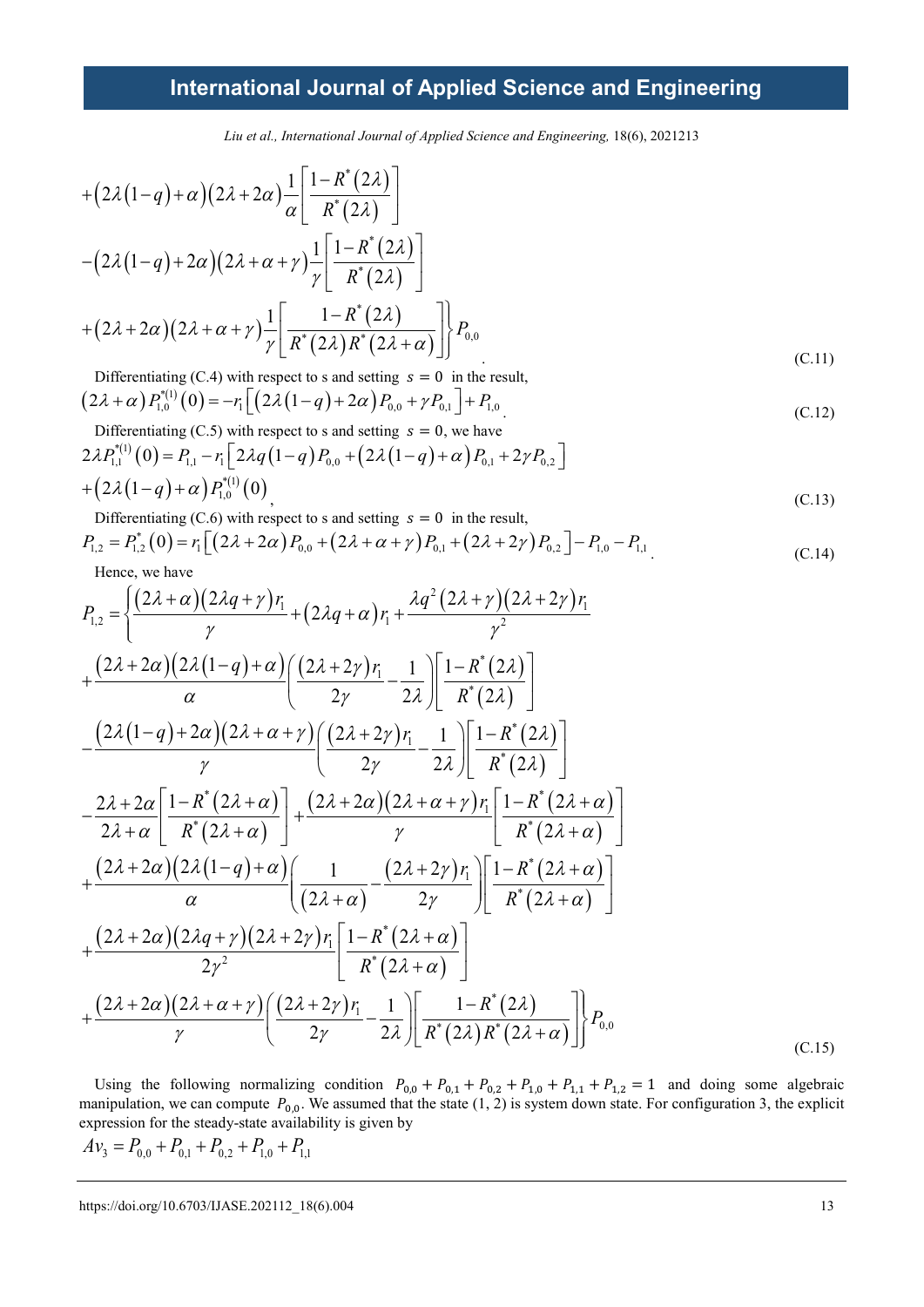*Liu et al., International Journal of Applied Science and Engineering,* 18(6), 2021213

$$
= \left\{ \frac{(2\lambda q + 2\gamma)(2\lambda q + \gamma)}{2\gamma^2} - \frac{2\lambda q(1-q)}{2\gamma} + \frac{(2\lambda + 2\alpha)(2\lambda q + \gamma)}{2\gamma^2} \left[ \frac{1 - R^*(2\lambda + \alpha)}{R^*(2\lambda + \alpha)} \right] \right\}
$$
  
+ 
$$
\frac{(2\lambda + 2\alpha)(2\lambda + \alpha + \gamma)}{\gamma(2\lambda + \alpha)} \left[ \frac{1 - R^*(2\lambda + \alpha)}{R^*(2\lambda + \alpha)} \right]
$$
  
- 
$$
\frac{(2\lambda + 2\alpha)(2\lambda(1-q) + \alpha)(2\lambda + \alpha + 2\gamma)}{2\alpha\gamma(2\lambda + \alpha)} \left[ \frac{1 - R^*(2\lambda + \alpha)}{R^*(2\lambda + \alpha)} \right]
$$
  
- 
$$
\frac{(2\lambda(1-q) + 2\alpha)(2\lambda + \alpha + \gamma)}{\gamma} \left( \frac{1}{2\lambda} + \frac{1}{2\gamma} \right) \left[ \frac{1 - R^*(2\lambda)}{R^*(2\lambda)} \right]
$$
  
+ 
$$
\frac{(2\lambda + 2\alpha)(2\lambda(1-q) + \alpha)}{\alpha} \left( \frac{1}{2\lambda} + \frac{1}{2\gamma} \right) \left[ \frac{1 - R^*(2\lambda)}{R^*(2\lambda)} \right]
$$
  
+ 
$$
\frac{(2\lambda + 2\alpha)(2\lambda + \alpha + \gamma)}{\gamma} \left( \frac{1}{2\lambda} + \frac{1}{2\gamma} \right) \left[ \frac{1 - R^*(2\lambda)}{R^*(2\lambda)} \frac{1}{R^*(2\lambda + \alpha)} \right] P_{0,0}
$$
  
Appendix D. Derivation of the steady-state availability for configuration 4. (C.16)

**Appendix D. Derivation of the steady-state availability for configuration 4.** From  $(18)-(20)$ , we have

$$
P_{1,0}(0) = (3\lambda + 2\alpha) P_{0,0}
$$
 (D.1)

$$
P_{1,1}(0) = (3\lambda + \alpha + \gamma) P_{0,1}, \tag{D.2}
$$

$$
P_{1,2}(0) = (3\lambda + 2\gamma) P_{0,2} \tag{D.3}
$$

Using Laplace transforms as before and using (D.1) - (D.3), (21) - (23) reduce to

$$
(3\lambda + \alpha - s) P_{1,0}^*(s) = (3\lambda (1 - q) + 2\alpha) R^*(s) P_{0,0} - (3\lambda + 2\alpha) P_{0,0} + \gamma R^*(s) P_{0,1}
$$
  
\n
$$
(3\lambda - s) P_{1,1}^*(s) = (3\lambda (1 - q) + \alpha) P_{1,0}^*(s) + 3\lambda q (1 - q) R^*(s) P_{0,0} + 2\gamma R^*(s) P_{0,2}
$$
 (D.4)

$$
(3\lambda - s) P_{1,1}^*(s) = (3\lambda (1 - q) + \alpha) P_{1,0}^*(s) + 3\lambda q (1 - q) R^*(s) P_{0,0} + 2\gamma R^*(s) P_{0,2}
$$
  
+  $(3\lambda (1 - q) + \alpha) R^*(s) P_{0,1} - (3\lambda + \alpha + \gamma) P_{0,1}$  (D.5)

$$
-sP_{1,2}^{*}(s) = 3\lambda q P_{1,0}^{*}(s) + 3\lambda P_{1,1}^{*}(s) + 3\lambda q^{2} R^{*}(s) P_{0,0} + 3\lambda q R^{*}(s) P_{0,1}
$$
  
+3\lambda R^{\*}(s) P\_{0,2} - (3\lambda + 2\gamma) P\_{0,2} (D.6)

Setting 
$$
s = 3\lambda + \alpha
$$
 and  $s = 0$  into (D.4), we have

$$
P_{0,1} = \frac{1}{\gamma} \left\{ 3\lambda q + (3\lambda + 2\alpha) \left[ \frac{1 - R^*(3\lambda + \alpha)}{R^*(3\lambda + \alpha)} \right] \right\} P_{0,0}
$$
\n(D.7)

and

$$
P_{1,0} = P_{1,0}^*(0) = \left(\frac{3\lambda + 2\alpha}{3\lambda + \alpha}\right) \left[\frac{1 - R^*(3\lambda + \alpha)}{R^*(3\lambda + \alpha)}\right] P_{0,0}
$$
\n(D.8)

Again, setting  $s = 3\lambda$  into (D.4), it implies that

$$
P_{1,0}^*(3\lambda) = \frac{(3\lambda + 2\alpha)}{\alpha} \left[ \frac{R^*(3\lambda) - R^*(3\lambda + \alpha)}{R^*(3\lambda + \alpha)} \right] P_{0,0}
$$
\n(D.9)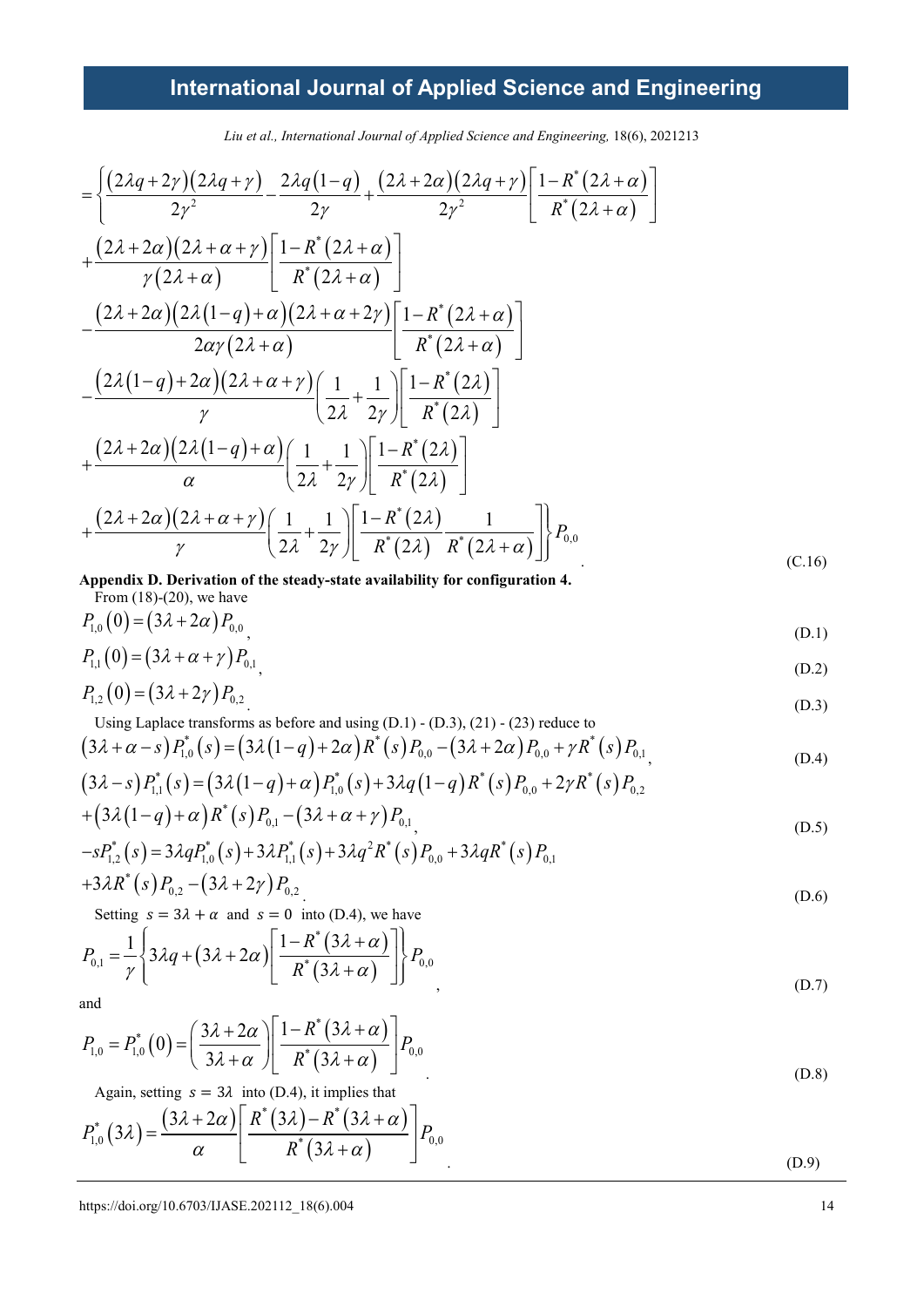*Liu et al., International Journal of Applied Science and Engineering,* 18(6), 2021213

Setting 
$$
s = 3\lambda
$$
 into (D.5), we get  
\n
$$
P_{0,2} = \frac{1}{2\gamma} \left\{ -3\lambda q (1-q) P_{0,0} - (3\lambda (1-q) + \alpha) \frac{1}{R^*(3\lambda)} P_{1,0}^*(3\lambda) - (3\lambda (1-q) + \alpha) P_{0,1} + (3\lambda + \alpha + \gamma) \frac{1}{R^*(3\lambda)} P_{0,1} \right\}
$$

After doing some manipulations, we obtain

$$
P_{0,2} = \frac{1}{2\gamma} \left\{ 3\lambda q \left( 3\lambda q + \gamma \right) \frac{1}{\gamma} - 3\lambda q \left( 1 - q \right) \right\}
$$
  
 
$$
- \left( 3\lambda \left( 1 - q \right) + \alpha \right) \frac{\left( 3\lambda + 2\alpha \right)}{\alpha} \left[ \frac{1 - R^*(3\lambda + \alpha)}{R^*(3\lambda + \alpha)} \right]
$$
  
 
$$
+ \left( 3\lambda + 2\alpha \right) \left( 3\lambda q + \gamma \right) \frac{1}{\gamma} \left[ \frac{1 - R^*(3\lambda + \alpha)}{R^*(3\lambda + \alpha)} \right]
$$
  
 
$$
+ \left( 3\lambda \left( 1 - q \right) + \alpha \right) \frac{\left( 3\lambda + 2\alpha \right)}{\alpha} \left[ \frac{1 - R^*(3\lambda)}{R^*(3\lambda)} \right]
$$
  
 
$$
- \left( 3\lambda \left( 1 - q \right) + 2\alpha \right) \left( 3\lambda + \alpha + \gamma \right) \frac{1}{\gamma} \left[ \frac{1 - R^*(3\lambda)}{R^*(3\lambda)} \right]
$$
  
 
$$
+ \left( 3\lambda + 2\alpha \right) \left( 3\lambda + \alpha + \gamma \right) \frac{1}{\gamma} \left[ \frac{1 - R^*(3\lambda)}{R^*(3\lambda)} \frac{1}{R^*(3\lambda + \alpha)} \right] \right\} P_{0,0}
$$
  
 Setting  $s = 0$  into (D.5), we get

$$
P_{1,1} = P_{1,1}^{*}(0) = \frac{1}{3\lambda} \left\{ \left( 3\lambda (1-q) + \alpha \right) P_{1,0} + \left( 3\lambda + \alpha + \gamma \right) \left[ \frac{1 - R^{*}(3\lambda)}{R^{*}(3\lambda)} \right] P_{0,1} \right\}
$$

$$
- \left( 3\lambda (1-q) + \alpha \right) \frac{\left( 3\lambda + 2\alpha \right)}{\alpha} \left[ \frac{R^{*}(3\lambda) - R^{*}(3\lambda + \alpha)}{R^{*}(3\lambda)R^{*}(3\lambda + \alpha)} \right] P_{0,0}
$$

It implies that

$$
P_{1,1} = \frac{1}{3\lambda} \left\{ \left( 3\lambda \left( 1 - q \right) + \alpha \right) \frac{\left( 3\lambda + 2\alpha \right)}{\alpha} \left[ \frac{1 - R^*(3\lambda)}{R^*(3\lambda)} \right] \right\}
$$

$$
- \left( 3\lambda \left( 1 - q \right) + 2\alpha \right) \left( 3\lambda + \alpha + \gamma \right) \frac{1}{\gamma} \left[ \frac{1 - R^*(3\lambda)}{R^*(3\lambda)} \right]
$$

$$
- \left( 3\lambda \left( 1 - q \right) + \alpha \right) \left( 3\lambda + 2\alpha \right) \frac{3\lambda}{\alpha \left( 3\lambda + \alpha \right)} \left[ \frac{1 - R^*(3\lambda + \alpha)}{R^*(3\lambda + \alpha)} \right]
$$

$$
+ \left( 3\lambda + 2\alpha \right) \left( 3\lambda + \alpha + \gamma \right) \frac{1}{\gamma} \left[ \frac{1 - R^*(3\lambda)}{R^*(3\lambda)R^*(3\lambda + \alpha)} \right] \right\} P_{0,0}
$$
(D.11)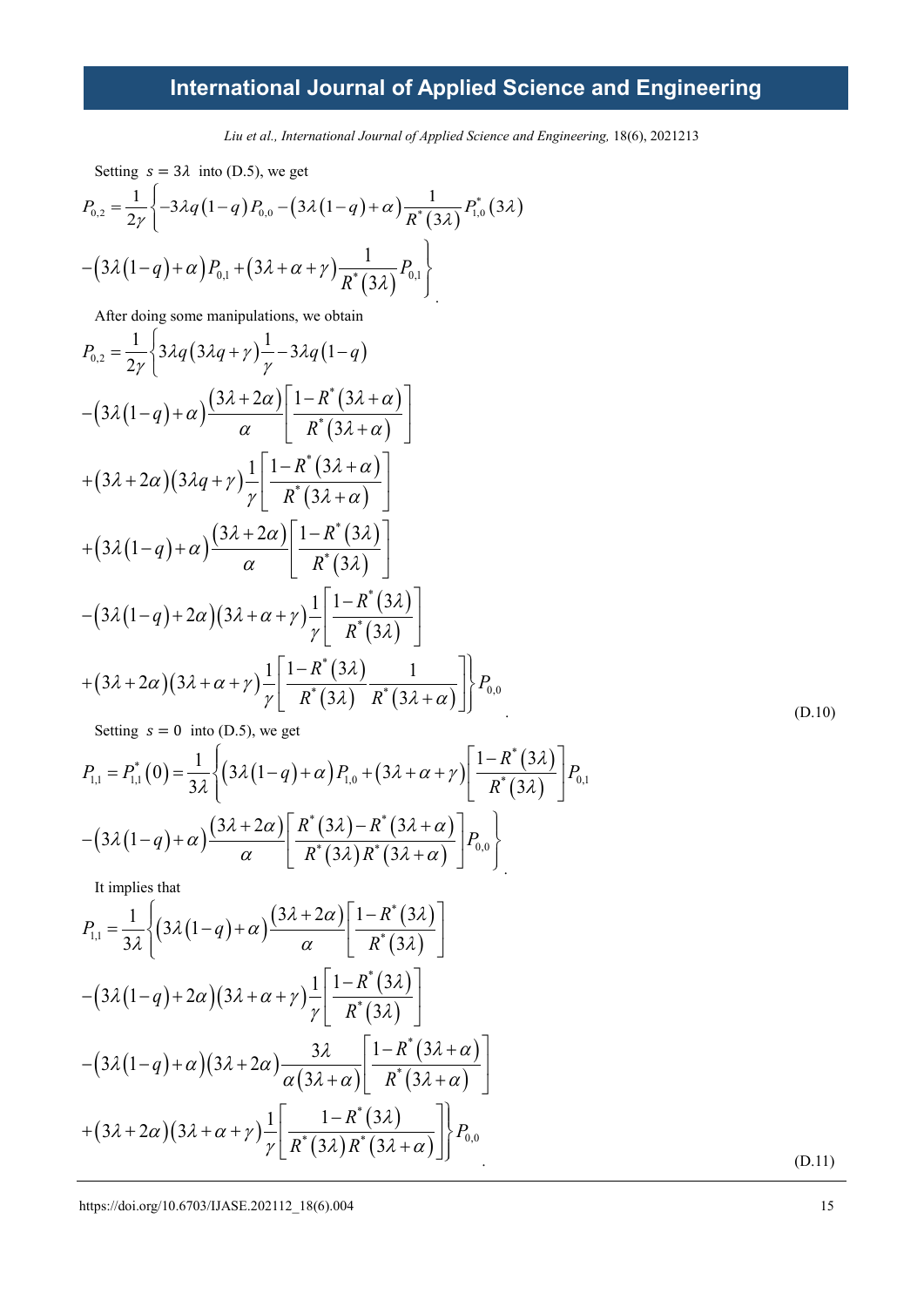*Liu et al., International Journal of Applied Science and Engineering,* 18(6), 2021213

Differentiating (D.4) with respect to s and setting  $s = 0$  in the result, we finally get  $(3\lambda + \alpha) P_{1,0}^{*(1)}(0) = P_{1,0} - r_1 \left[ \left( 3\lambda (1-q) + 2\alpha \right) P_{0,0} + \gamma P_{0,1} \right]$  (D.12)

Differentiating (D.5) with respect to s and setting  $s = 0$  in the result, we obtain

$$
3\lambda P_{1,1}^{*(1)}(0) = (3\lambda (1-q) + \alpha) P_{1,0}^{*(1)}(0) + P_{1,1}
$$
  
-r<sub>1</sub>  $\left[ 3\lambda q (1-q) P_{0,0} + 2\gamma P_{0,2} + (3\lambda (1-q) + \alpha) P_{0,1} \right]$  (D.13)

Similarly, differentiating (D.6) with respect to s and setting  $s = 0$  in the result, we find that

$$
P_{1,2} = P_{1,2}^{*}(0) = r_1 \left[ \left( 3\lambda + 2\alpha \right) P_{0,0} + \left( 3\lambda + \alpha + \gamma \right) P_{0,1} + \left( 3\lambda + 2\gamma \right) P_{0,2} \right] - P_{1,0} - P_{1,1} \tag{D.14}
$$

Finally, yields

$$
P_{1,2} = \left\{ \frac{3\lambda q (3\lambda + \alpha + \gamma) r_1}{\gamma} + \frac{3\lambda q^2 (3\lambda + \gamma) (3\lambda + 2\gamma) r_1}{2\gamma^2} + (3\lambda + 2\alpha) r_1 \right\}
$$
  
+ 
$$
\frac{(3\lambda + 2\alpha) (3\lambda (1-q) + \alpha) (3\lambda + 2\gamma) r_1}{\alpha} - \frac{1}{3\lambda} \left[ \frac{1 - R^*(3\lambda)}{R^*(3\lambda)} \right]
$$
  
- 
$$
\frac{(3\lambda (1-q) + 2\alpha) (3\lambda + \alpha + \gamma) (3\lambda + 2\gamma) r_1}{\gamma} - \frac{1}{3\lambda} \left[ \frac{1 - R^*(3\lambda)}{R^*(3\lambda)} \right]
$$
  
+ 
$$
\frac{(3\lambda + 2\alpha) (3\lambda q + \gamma) (3\lambda + 2\gamma) r_1}{2\gamma^2} \left[ \frac{1 - R^*(3\lambda + \alpha)}{R^*(3\lambda + \alpha)} \right]
$$
  
+ 
$$
\frac{(3\lambda + 2\alpha) (3\lambda + \alpha + \gamma) r_1}{\gamma} \left[ \frac{1 - R^*(3\lambda + \alpha)}{R^*(3\lambda + \alpha)} \right] - \frac{3\lambda + 2\alpha}{3\lambda + \alpha} \left[ \frac{1 - R^*(3\lambda + \alpha)}{R^*(3\lambda + \alpha)} \right]
$$
  
+ 
$$
\frac{(3\lambda + 2\alpha) (3\lambda (1-q) + \alpha) (1 - (3\lambda + 2\gamma) r_1}{\alpha} \left[ \frac{1 - (3\lambda + 2\gamma) r_1}{3\lambda} \right] \left[ \frac{1 - R^*(3\lambda + \alpha)}{R^*(3\lambda + \alpha)} \right]
$$
  
+ 
$$
\frac{(3\lambda + 2\alpha) (3\lambda + \alpha + \gamma) (3\lambda + 2\gamma) r_1}{\gamma} - \frac{1}{3\lambda} \left[ \frac{1 - R^*(3\lambda)}{R^*(3\lambda) R^*(3\lambda + \alpha)} \right] P_{0,0}
$$
 (D.15)

Using the normalizing condition  $P_{0,0} + P_{0,1} + P_{0,2} + P_{1,0} + P_{1,1} + P_{1,2} = 1$ , we can compute  $P_{0,0}$ . We assume that the state (1, 2) is system down state. For configuration 4, the explicit expression for the steady-state availability is given by:  $A v_4 = P_{0,0} + P_{0,1} + P_{0,2} + P_{1,0} + P_{1,1}$ 

$$
=\frac{3\lambda q+\gamma}{\gamma}+3\lambda q^{2}(3\lambda+\gamma)\frac{1}{2\gamma^{2}}+(3\lambda+2\alpha)(3\lambda q+\gamma)\frac{1}{2\gamma}\frac{1}{\gamma}\left[\frac{1-R^{*}(3\lambda+\alpha)}{R^{*}(3\lambda+\alpha)}\right] +(3\lambda+2\alpha)(3\lambda+\alpha+\gamma)\frac{1}{(3\lambda+\alpha)}\frac{1}{\gamma}\left[\frac{1-R^{*}(3\lambda+\alpha)}{R^{*}(3\lambda+\alpha)}\right] -(3\lambda+2\alpha)(3\lambda(1-q)+\alpha)(3\lambda+\alpha+2\gamma)\frac{1}{(3\lambda+\alpha)}\frac{1}{2\gamma}\frac{1}{\alpha}\left[\frac{1-R^{*}(3\lambda+\alpha)}{R^{*}(3\lambda+\alpha)}\right]
$$